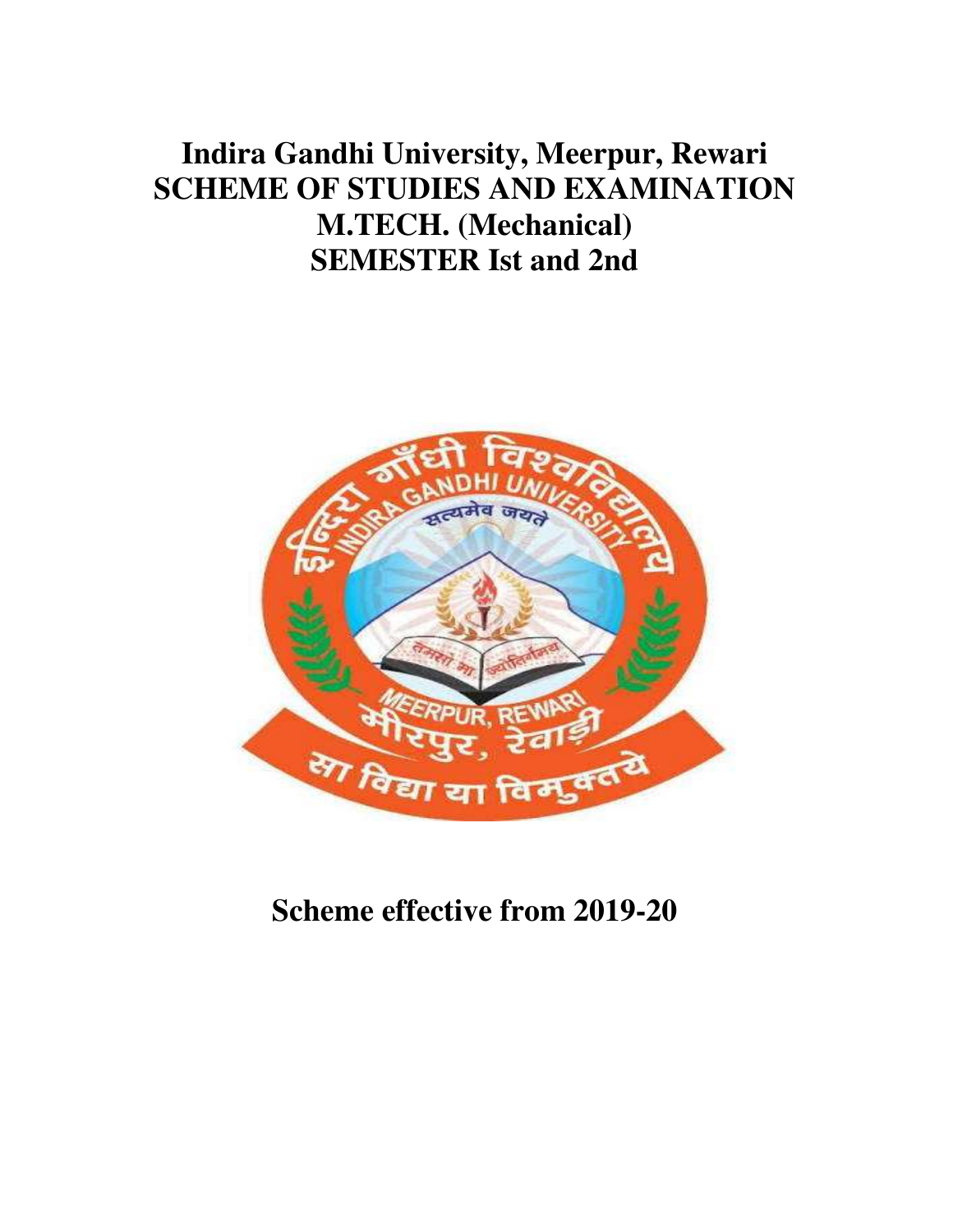# **Indira Gandhi University, Meerpur, Rewari**

**SCHEME OF STUDIES AND EXAMINATION M.TECH 1st YEAR (MECHANICAL ENGINEERING)** 

**SEMESTER 1** 

**CBCS Scheme effective from 2019-20** 

| SI.<br><b>No</b> | <b>Course Code</b>                           | Subject                                                | <b>Credit Pattern</b>    |                          |                          |                             |                                  | <b>Durat</b><br>ion<br>of | <b>No of</b><br><b>Hours</b><br>/week |              |                     |                |
|------------------|----------------------------------------------|--------------------------------------------------------|--------------------------|--------------------------|--------------------------|-----------------------------|----------------------------------|---------------------------|---------------------------------------|--------------|---------------------|----------------|
|                  |                                              |                                                        | L                        | Τ                        | $\, {\sf P}$             | <b>Total</b><br>Credi<br>ts | Marks of<br><b>Class</b><br>work | <b>Theory</b>             | Practical                             | <b>Total</b> | Exam<br>(Hour<br>s) |                |
| $\mathbf{1}$     | MTME101                                      | Micro Machining<br>Processes                           | 4                        | 0                        | $\blacksquare$           | 4                           | $\overline{50}$                  | 100                       |                                       | 150          | $\overline{3}$      | $\overline{4}$ |
| $\overline{c}$   | MTME102                                      | <b>Computer Aided</b><br>Design &<br>Manufacturing     | $\overline{4}$           | 0                        | $\overline{\phantom{a}}$ | 4                           | $\overline{50}$                  | 100                       | $\overline{\phantom{a}}$              | 150          | $\overline{3}$      | $\overline{4}$ |
| 3                | MTME103                                      | IC Engine Combustion<br>& Pollution                    | $\overline{4}$           | 0                        | $\overline{a}$           | 4                           | $\overline{50}$                  | 100                       | $\blacksquare$                        | 150          | 3                   | $\overline{4}$ |
| 4                | MTME104                                      | Machine Tool Design                                    | $\overline{4}$           | 0                        | $\overline{\phantom{a}}$ | 4                           | $\overline{50}$                  | 100                       | $\overline{\phantom{a}}$              | 150          | $\mathbf{3}$        | $\overline{4}$ |
| 5                | MTME105                                      | Seminar                                                |                          |                          |                          | $\mathbf{1}$                |                                  | $\overline{\phantom{a}}$  | $\overline{a}$                        | 25           |                     |                |
| 6                | MTME106                                      | <b>Computer Aided</b><br>Design &<br>Manufacturing Lab | $\blacksquare$           | $\overline{\phantom{a}}$ | $\overline{c}$           | $\overline{c}$              | 50                               | $\blacksquare$            | 50                                    | 100          | 3                   | 4              |
| $\overline{7}$   | MTME107                                      | IC Engine Combustion<br>& Pollution Lab                | $\overline{\phantom{a}}$ | $\overline{\phantom{a}}$ | $\overline{c}$           | $\overline{c}$              | $\overline{50}$                  | $\blacksquare$            | 50                                    | 100          | 3                   | 4              |
| 8                | <b>MTME 108</b>                              | Micro Machining<br>Processes Lab                       | $\overline{a}$           | $\overline{\phantom{a}}$ | $\overline{c}$           | $\overline{c}$              | $\overline{50}$                  | $\blacksquare$            | 50                                    | 100          | 3                   | 4              |
| 9                | MTME109A<br>or<br>MTME109B<br>or<br>MTME109C | Elective I<br>(DCEC)                                   | $\overline{4}$           | 0                        | $\blacksquare$           | 4                           | $\overline{50}$                  | 100                       | $\overline{\phantom{a}}$              | 150          | 3                   | 4              |
| 10               | <b>MTME 110</b>                              | <b>Self Study Paper</b>                                |                          |                          |                          | $\mathbf{1}$                |                                  |                           |                                       | 25           |                     |                |
|                  |                                              | <b>TOTAL</b>                                           |                          |                          |                          | 28                          |                                  |                           |                                       |              |                     |                |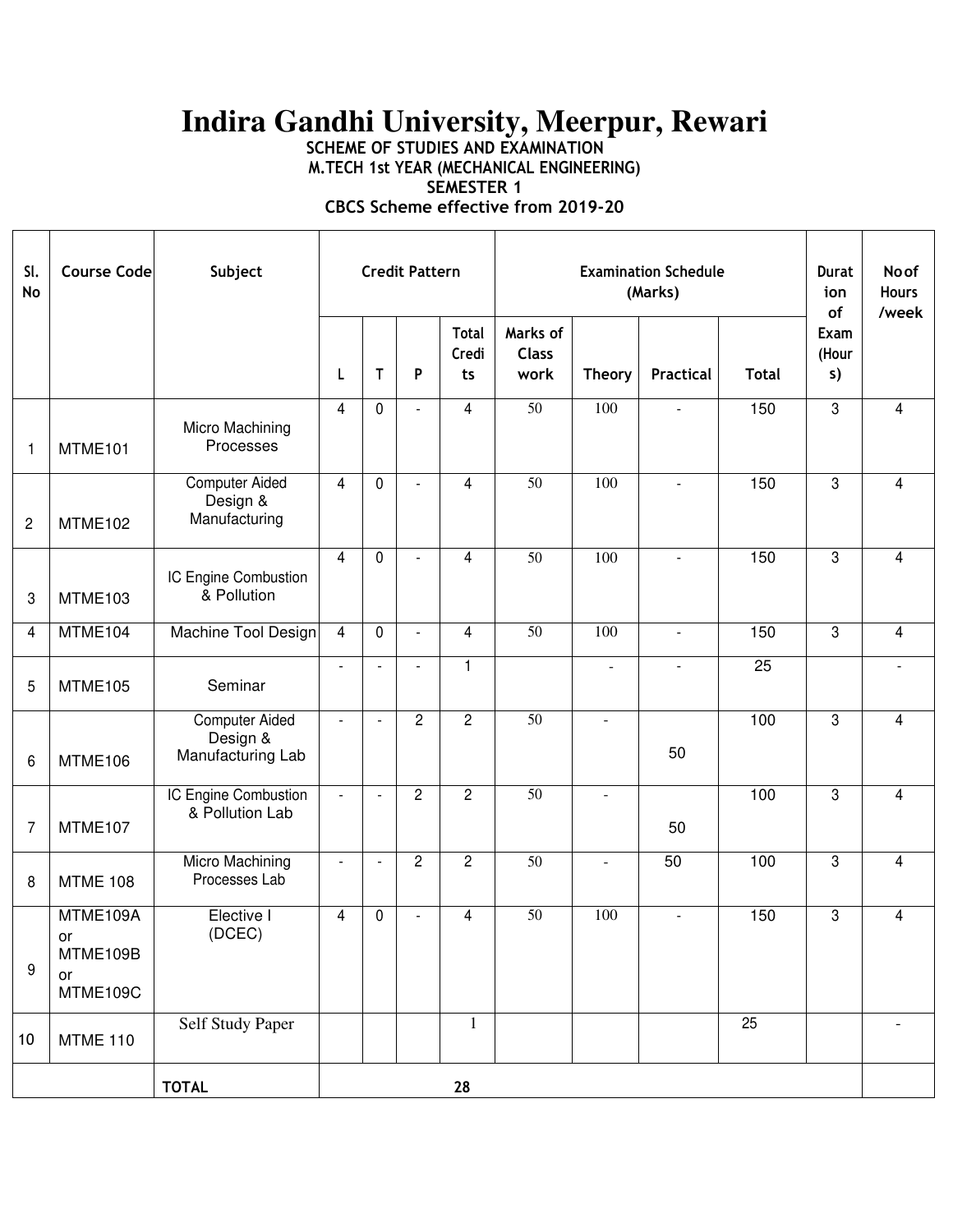#### NOTE:

**Examiner will set nine questions in total. Question One will be compulsory and will comprise short answer type questions from all sections and remaining eight questions to be set by taking two questions from each unit. The students have to attempt five questions in total, first being compulsory and selecting one from each Unit.** 

**ELECTIVE - I : Choose any one from the following three papers:** 

MTME109A - NUMERICAL METHODS & COMPUTING

MTME109B - METHOD ENGINEERING & ERGONOMICS

MTME109C - COMPUTATIONAL FLUID DYNAMICS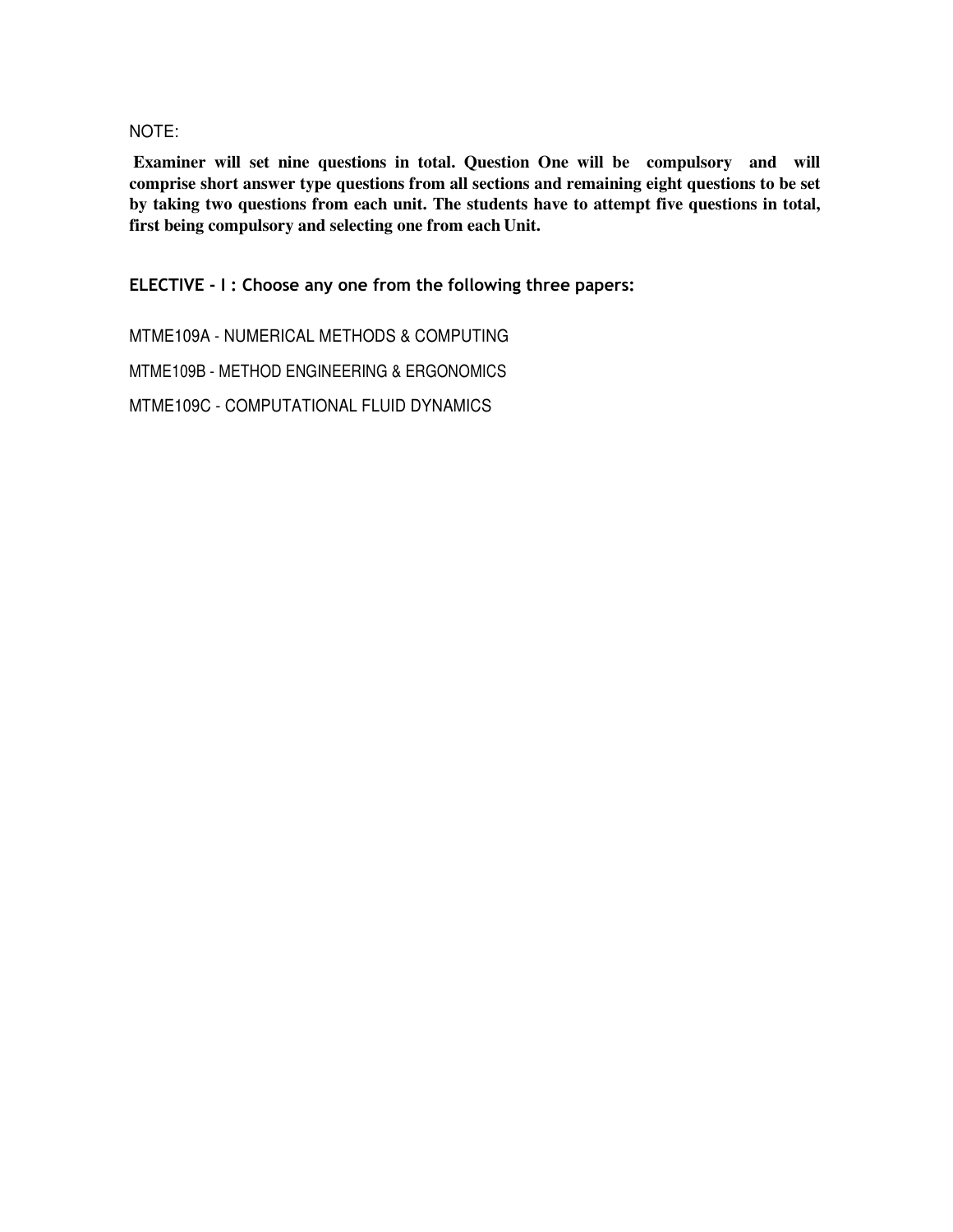# **Indira Gandhi University, Meerpur, Rewari**

**SCHEME OF STUDIES AND EXAMINATION M.TECH 1st YEAR (MECHANICAL ENGINEERING)** 

**SEMESTER 2** 

**CBCS Scheme effective from 2019-20** 

| SI.<br>N<br>$\Omega$ | <b>Course Code</b>                           | Subject                                  | <b>Credit Pattern</b> |                |                |                             |                                   | <b>Examination Schedule</b><br>(Marks) | <b>Duration</b><br>of Exam<br>(Hours) | No of        |                |                         |
|----------------------|----------------------------------------------|------------------------------------------|-----------------------|----------------|----------------|-----------------------------|-----------------------------------|----------------------------------------|---------------------------------------|--------------|----------------|-------------------------|
|                      |                                              |                                          | L                     | T              | P              | <b>Total</b><br>Credit<br>S | <b>Marks</b><br>of Class<br>works | <b>Theory</b>                          | <b>Practical</b>                      | <b>Total</b> |                | Hours/<br>week          |
| 1                    | MTME201                                      | <b>Welding &amp; Allied</b><br>Processes | $\overline{4}$        | $\mathbf 0$    |                | $\overline{4}$              | $\overline{50}$                   | 100                                    |                                       | 150          | $\overline{3}$ | $\overline{\mathbf{4}}$ |
| 2                    | MTME202                                      | <b>Total Quality</b><br>Management       | $\overline{4}$        | $\mathbf{0}$   | $\overline{a}$ | $\overline{4}$              | $\overline{50}$                   | 100                                    | $\blacksquare$                        | 150          | $\overline{3}$ | $\overline{4}$          |
| 3                    | MTME203                                      | Seminar                                  | $\overline{a}$        |                |                | $\mathbf{1}$                |                                   | $\overline{\phantom{a}}$               | $\blacksquare$                        | 25           |                | $\mathbf{1}$            |
| 4                    | MTME204                                      | Mechatronics Lab                         |                       | $\blacksquare$ | $\overline{c}$ | $\overline{2}$              | $\overline{50}$                   |                                        | $\overline{50}$                       | 100          | 3              | 4                       |
| 5                    | MTME205                                      | <b>Advanced Welding</b><br>Lab           | $\overline{a}$        | $\blacksquare$ | $\overline{2}$ | $\overline{2}$              | $\overline{50}$                   | $\mathbf{r}$                           | $\overline{50}$                       | 100          | 3              | $\overline{4}$          |
| 6                    | MTME206A<br>or<br>MTME206B<br>or<br>MTME206C | Elective-II                              | $\overline{4}$        | $\mathbf 0$    | $\overline{a}$ | 4                           | $\overline{50}$                   | 100                                    | $\overline{a}$                        | 150          | 3              | $\overline{4}$          |
| 7                    | MTME207                                      | <b>Foundation Elective</b>               | $\overline{2}$        | $\mathbf 0$    |                | $\overline{2}$              |                                   |                                        |                                       |              |                |                         |
| 8                    | MTME208                                      | Self Study Paper                         |                       |                |                | $\mathbf{1}$                |                                   |                                        |                                       | 25           |                |                         |
|                      |                                              | <b>TOTAL</b>                             |                       |                |                | 20                          |                                   |                                        |                                       |              |                |                         |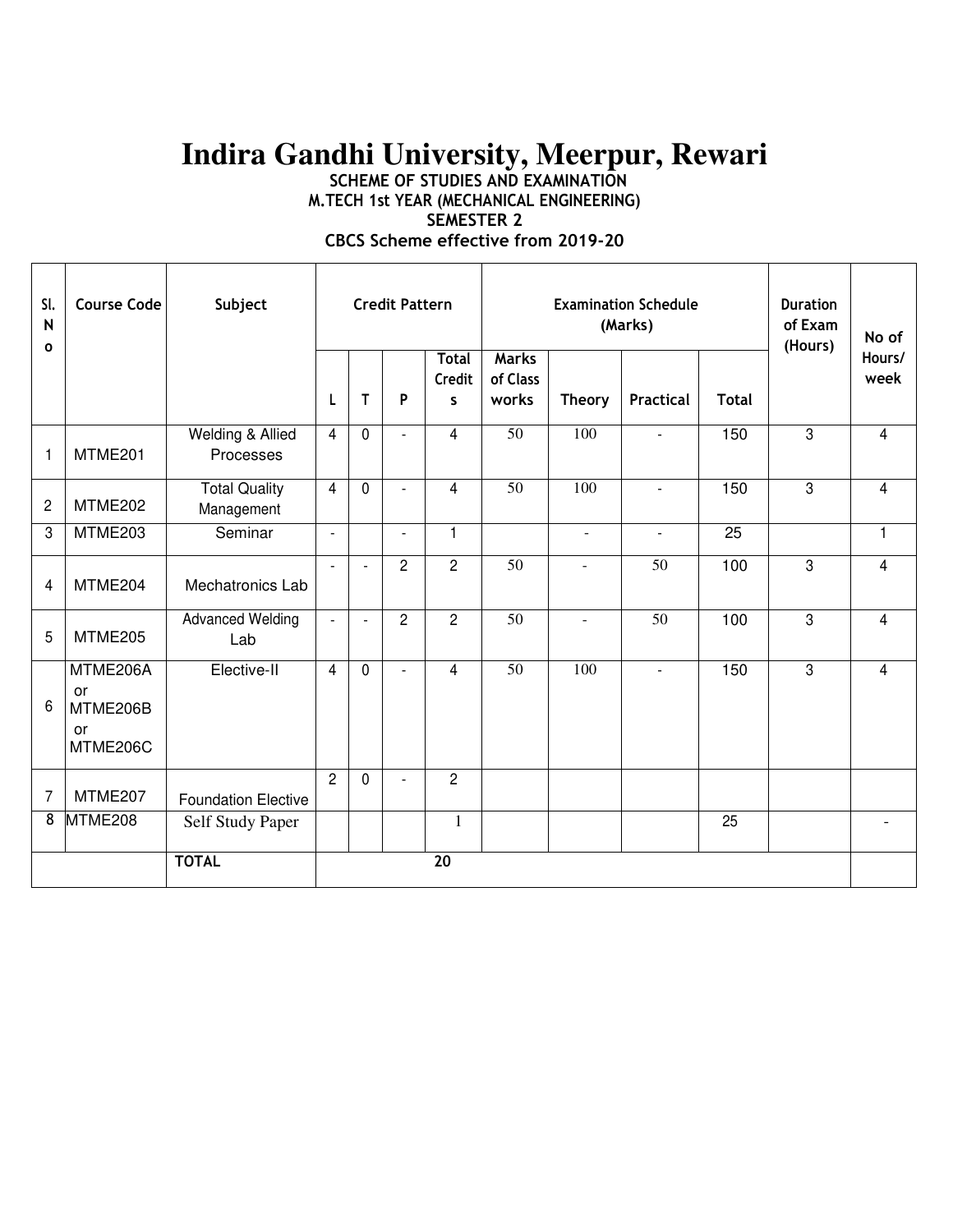**NOTE:** Examiner will set nine questions in total. Question One will be compulsory and will comprise short answer type questions from all sections and remaining eight questions to be set by taking two questions from each unit. The students have to attempt five questions in total, first being compulsory and selecting one from each Unit.

## **Elective II : Choose any one from the following three papers:**

MTME206A - MODELING & SIMULATION

MTME206B - JIGS & FIXTURE

MTME206C - TOOL & DIE DESIGN

#### **Foundation Elective:**

A candidate has to select this paper from the pool of Foundation Electives provided by the University.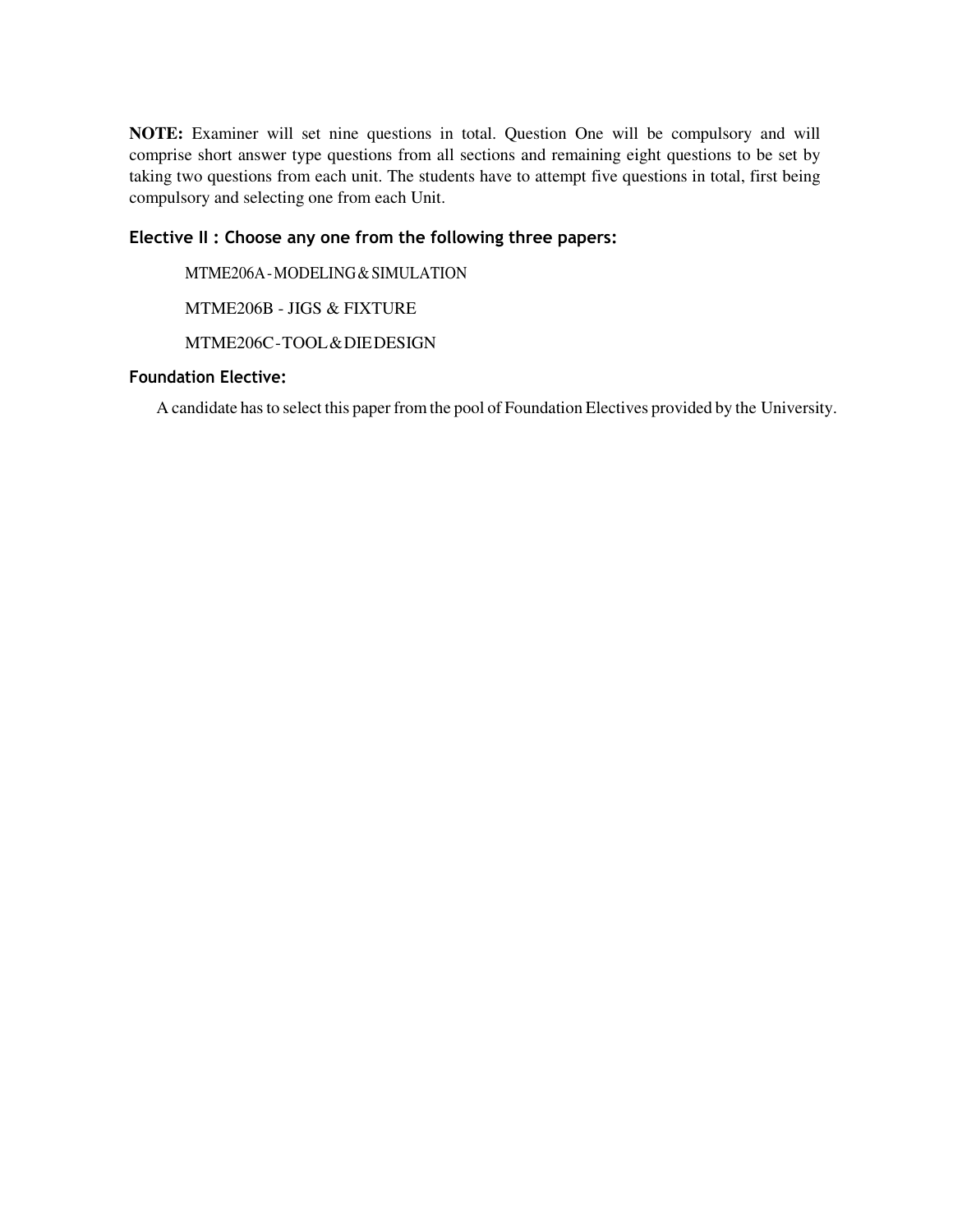## **General Instructions**

#### 1. **Seminar**

Max.Marks-25

Every candidate will have to deliver a seminar of 30 minutes duration on a topic (not from the syllabus) which will be chosen by him / her in consultation with the teacher of the department. The seminar will be delivered before the students and teachers of the department. A three member committee (one coordinator and two teachers of the department of different branches) duly approved by the departmental council will be constituted to evaluate the seminar. The following factors will be taken into consideration while evaluating the candidate.

Distribution of marks will be as follows:

- 1. Presentation 10 marks
- 2. Depth of the subject matter 10 marks
- 3. Answers to the questions 05 marks

#### 2. **Self Study Paper**

Max.Marks-25

**Objective:** This course intends to create habits of reading books and to develop writing skills in a manner of creativity and originality. The students are to emphasis his/her own ideas/words which he/she has learnt from different books, journals and newspapers and deliberate the same by adopting different ways of communication techniques and adopting time scheduling techniques in their respective fields. This course aims: - To motivate the students for innovative, research and analytical work - To inculcate the habit of self study and comprehension - To infuse the sense of historical back ground of the problems - To assess intensity of originality and creativity of the students. Students are guided to select topic of their own interest in the given area in consultation with their teachers/Incharge/Resource Person.

#### **Instructions for Students**

- 1. Choose the topic of your interest in the given areas and if necessary, seek the help of your teacher.
- 2. Select a suitable title for your paper.
- 3. You are expected to be creative and original in your approach.
- 4. Submit your paper in two typed copies of A4 size 5-6 pages (both sides in 1.5 line spaces in Times New Roman Font size 12).
- 5. Organize your paper in three broad steps: (a) Introductions (b) Main Body (c) Conclusion
- 6. Use headings and sub-headings
- 7. Use graphics wherever necessary
- 8. Give a list of books/references cited/used
- 9. The external examiner will evaluate the self-study paper in two ways i.e. Evaluation 15 Marks and Viva-Voce 10 marks.

#### **Distribution of Marks**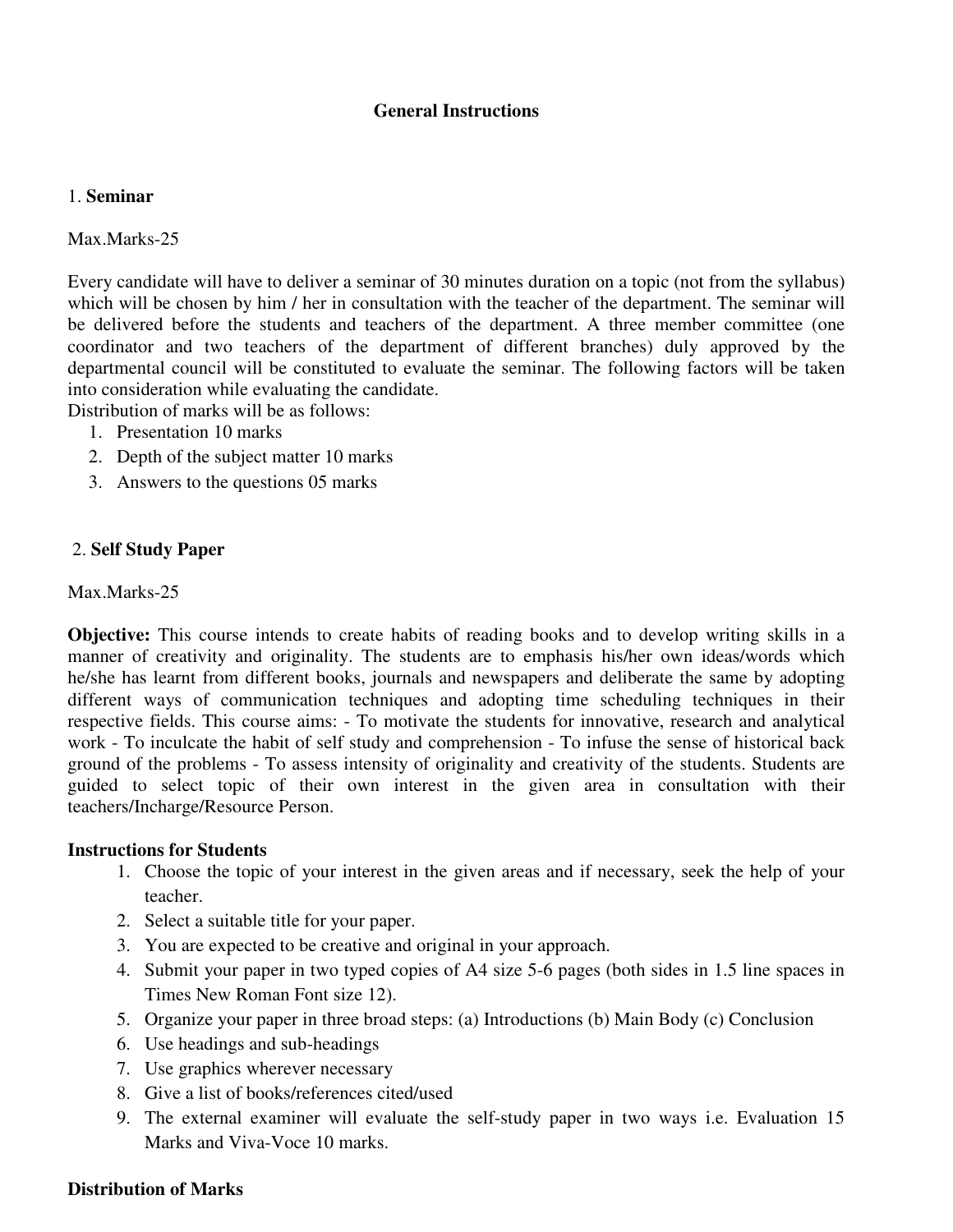# 1. The evaluation is divided into different segment as under : 15 Marks

- i. Selection of Topic 3 Marks
- ii. Logical Organization of subject matter 5 Marks
- iii. Conclusions 5 Marks
- iv. References 2 Marks

# 2. Viva-Voce: - 10 Marks

The external examiner will hold Viva-Voce based on contents of the student's Self Study Paper focusing upon the description by the Candidate.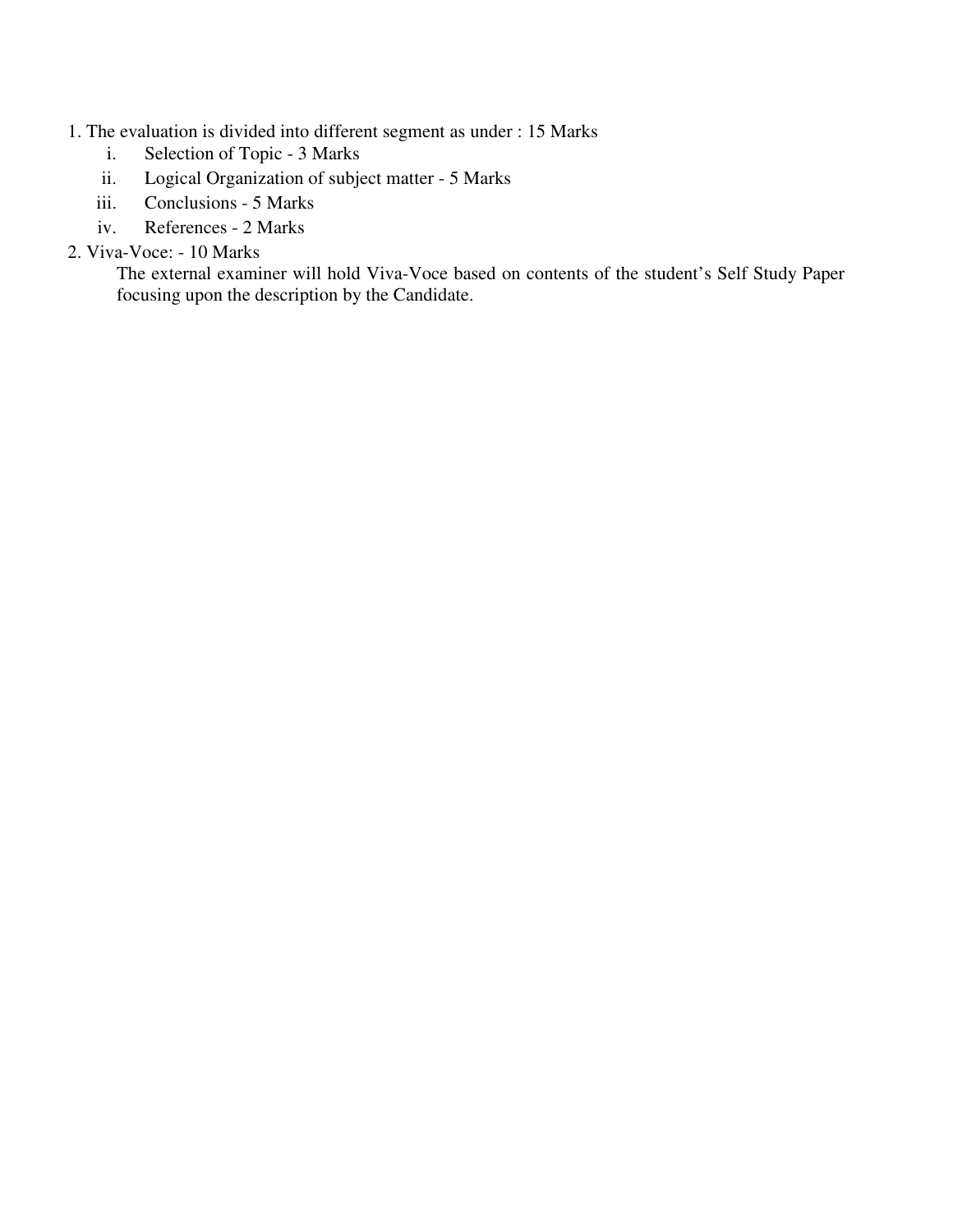#### **MTME101- MICRO-MACHINING PROCESSES**

.

# **L T P CREDIT SESSIONAL:50Marks 4 0 0 4 THEORY :100 Marks TOTAL :150 Marks DURATION OF EXAM. :3 Hrs.**

#### **UNIT-I**

Introduction to New Machining Technologies: Micro electromechanical Systems (MEMS), Non Conventional Machining Process, Comparison of conventional machining processes and new technologies.

#### **UNIT-II**

Micro-electro-mechanical System Description, System Process, MicroElectromechanical systems paradigms, Materials for MEMS, Future trends: Mechanical Transducers, Optical Transducers, and Multi Disciplinary Applications.

#### **UNIT-III**

Ultrasonic machining, Whirling jet machining, fundamental principles, process parameters characteristics, tool design, metal removal rate analysis, important part design, analysis of process. Machining Accuracy and Surface Finish Optimization.

Electro Chemical Machining**-** Introduction, principles, scheme, process parameters, metal removal rate, Electrochemical grinding: Introduction, tools, process parameters, metal removal rate, Honing, Accuracy and Surface finish Optimization.

#### **UNIT-IV**

EDM- Introduction – basic principles, metal removal rate, machining accuracy and surface finish optimization, selection of tool material and dielectric, analysis of process. Wire electric discharge machining: Principle, Process variables.

#### **Reference Books:**

- 1. Manufacturing Sciences by Ghosh & Malik.
- 2. Newer machining processes; H.S.Shan
- 3. Advance machining processes by B. Bhushan
- 4. Fundamentals of Micro-machining by M.J Madou CRC Press.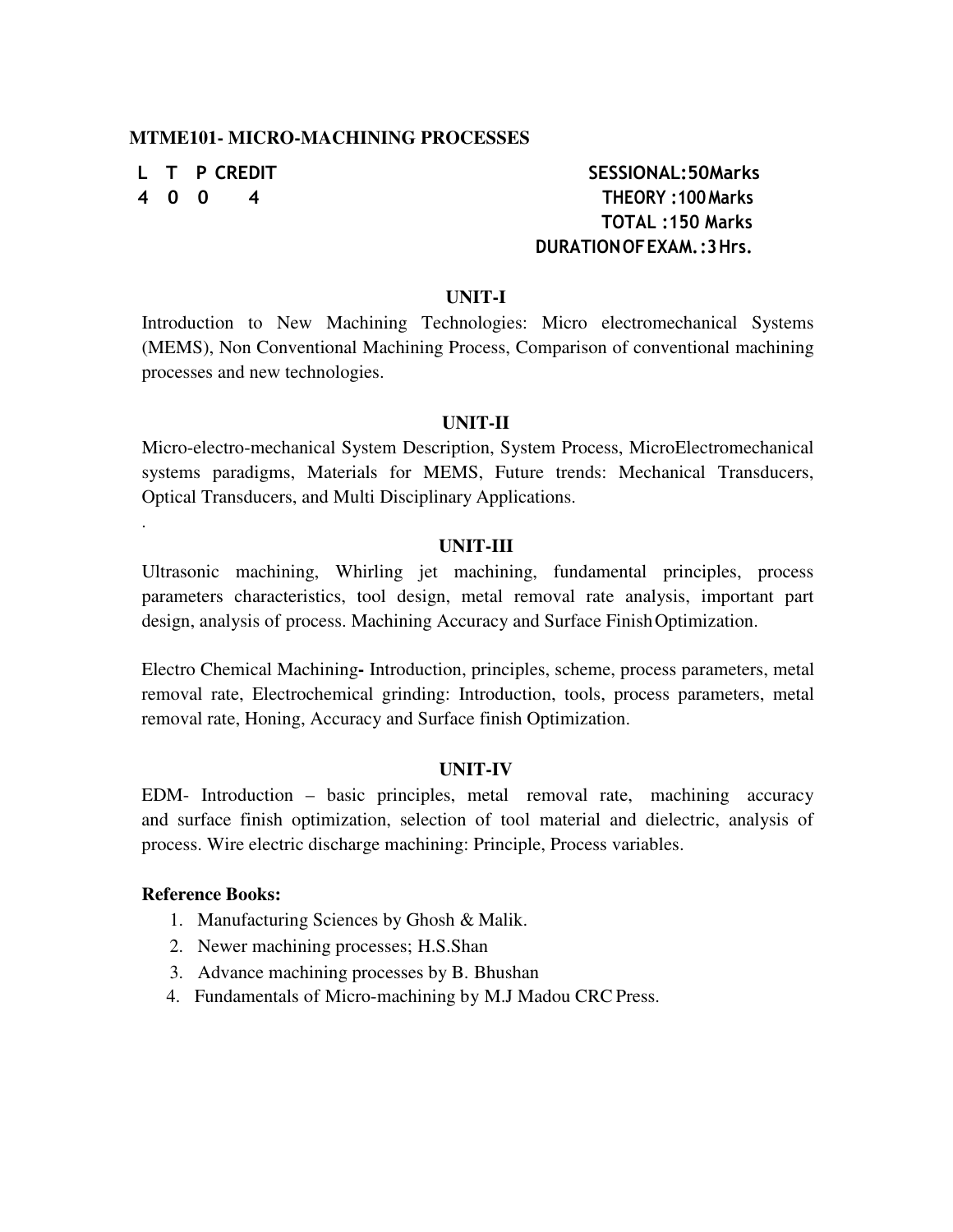#### **MTME102- COMPUTER AIDED DESIGN AND1 MANUFACTURING**

# **L T P CREDIT SESSIONAL:50 Marks 4 0 0 4 THEORY :100Marks TOTAL :150 Marks DURATION OF EXAM. :3 Hrs.**

#### **UNIT-I**

Introduction :Introduction, Review of vectors & Matrices, Basics of geometric and solid modeling, explicit, implicit, intrinsic and parametric equations, coordinate systems. Transformations : Introduction , Transformation of points & lines,2-D Translation , Shearing, Rotation , Reflection, Scaling & Combined Transformation, Homogeneous Coordinates, 3- D Scaling, Shearing, Rotation , Reflection & Translation, Combined Transformation, orthographic , axonometric, oblique & perspective projections.

#### **UNIT –II**

Curves & Surfaces Geometry and topology, Algebraic & geometric forms of straight lines, circle, bezier curves  $\& B$  – splines curves, blending functions, Reparametrization, plane surfaces, sixteen point forms, four curves form, ruled surfaces of revolution, Tabulated cylinder, lofted surfaces, bi-cubic surfaces, bezier surfaces, B-splines surfaces, Coons patch.

#### **UNIT –III**

Introduction to CAM, Computer Hardware & Software, APT Language, Introduction to NC, CNC & DNC Systems, Convention of Machine axis and coordinate systems. CNC tooling Machine Tools. Automatic tool changers. Open loop and closed loop systems. Adaptive control encoders.

#### **UNIT-IV**

Manual part programming, CNC part programming, canned cycles, G-codes & M-codes. High language programming: Flexible manufacturing systems, Computer aided process planning, and Automated Material handling.

#### **Text Books:**

- 1. CAD/CAM by M.P. Groover, PHI
- 2. CAD/CAM Theory and Practice, Teid
- 3. Understanding CAD/CAM by D.J. Bowman

#### **Reference Book:**

- 1. CAD/CAM Handbook, tiecholz
- **2.** Computer Aided Manufacturing, P.N. Rao**.**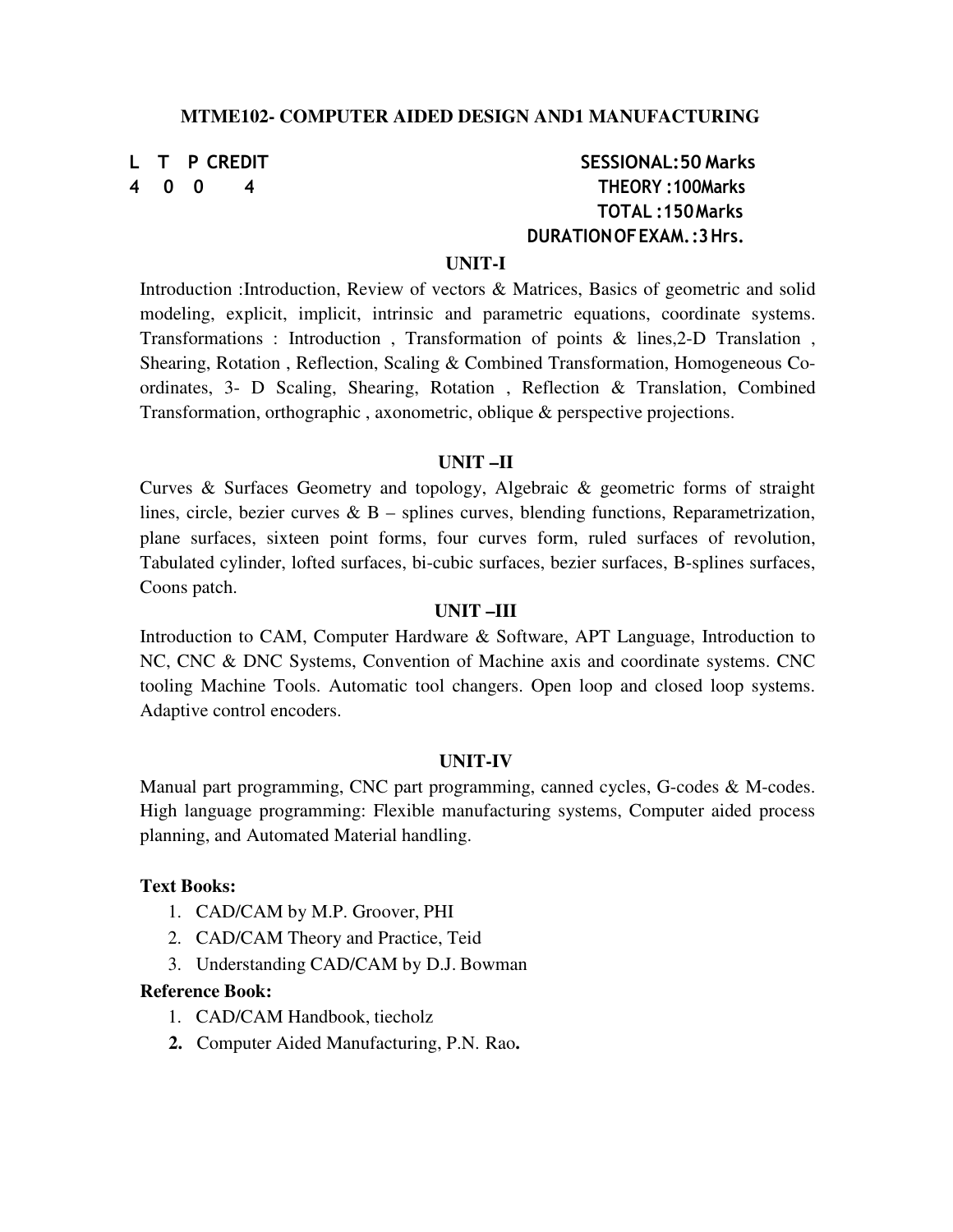# **L T P CREDIT SESSIONAL:50 Marks 4 0 0 4 THEORY :100 Marks TOTAL :150 Marks DURATION OF EXAM. :3 Hrs.**

### **UNIT-I**

Fuel air Cycles analysis, Thermodynamics of combustion, Chemical equilibrium, Dissociation, Combustion Charts and gas tables for air fuel mixtures and the products of Combustion. Types of Hydrocarbons in Petroleum fuels, Gasoline grades, required properties of SI and CI engine fuels. Rating of fuels.

#### **UNIT-II**

Definition of combustion, combustion modes and flame types, review of property relation, Law of thermodynamics, reactant and product mixtures adiabatic flame temperature, chemical equilibrium and product of combustion. Laminar premixed flame, definition principle characteristics, factors, influencing flame velocity and thickness, flammability limits and quenching of laminar flow, ignition, turbulent flames : turbulent flame propagation, flame stabilization

#### **UNIT-III**

Burning of carbon, coal combustion, effect of pollutant emissions from premixed combustion and from non-premixed combustion. Detonation, principle, characteristics one-dimensional, detonation velocity, structure of detonation waves.

#### **UNIT-IV**

Pollution : Exhaust gases and analysis, orset apparatus , infrared analyzer, determination of air fuel ratios, air pollution and engines.

#### **Text Books:**

- 1. I.C engine Vol. 1 & 2 by Taylor
- 2. Thermodynamics and Gas Dynamics of IC engines, Vol. 1 & 2 by Horlock and Winter bone.

#### **Reference Books:**

- 1. I.C engine Vol 1 & 2 by Benson and Whitehouse.
- 2. Thermodynamics analysis of combustion engines, by Campbell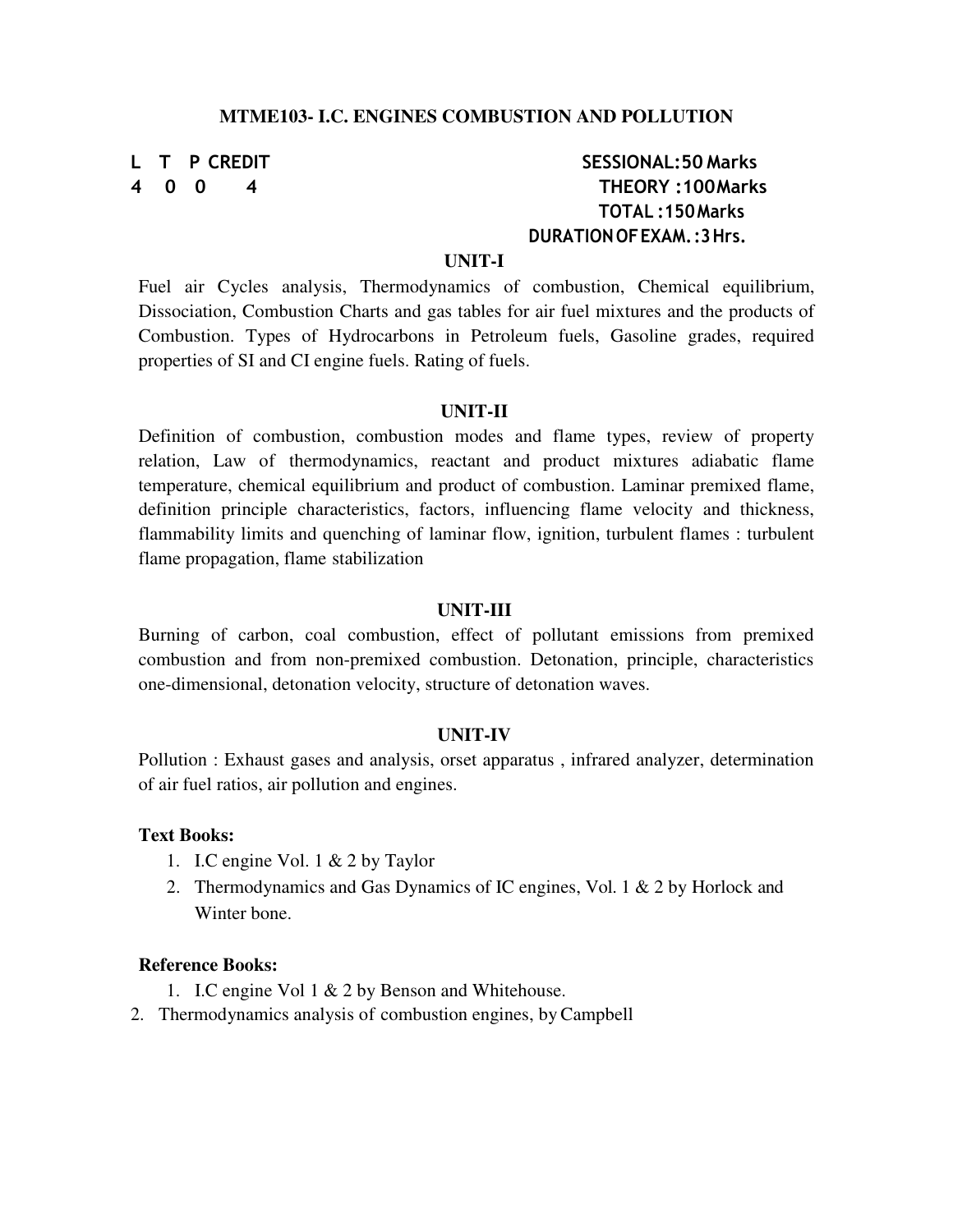### **MTME104-MACHINE TOOL DESIGN**

**L T P CREDIT SESSIONAL:50Marks 4 0 0 4 THEORY :100Marks TOTAL :150 Marks DURATION OF EXAM. :3 Hrs.**

# **UNIT-**

## **I**

Introduction to Machine Tools and Mechanisms: General principles of machine tool design, working and auxiliary motions, machine tool drives, hydraulic and mechanical transmission and its elements, general requirements of machine tool design, layout of machine tools. Regulation of Speed and Feed Rates: Purpose, stepped regulation of speed-design of speed box, machine tool drives using multiple speed motors, developing the gearing diagram, step-less regulation of speed and feed rates.

# **UNIT- II**

Machine Tool Structure: Functions and requirements, design criteria, materials used and their properties, static and dynamic stiffness, cross-sectional shapes used for machine tool structures and basic design procedure for the design of beds, columns and other structural elements, model techniques used in design, introduction to Finite Element Method (FEM).

# **UNIT- III**

Guideways and Power Screws: Function and types, design considerations & procedure for slideways, design of power screws.

# **UNI -IV**

Spindles and Spindle Supports: Functions and requirements, materials, effect of machine tool compliance on machining accuracy, design of spindles, bearings design/selection. Control Systems: Functions, requirements and classification, control systems for speeds, feeds & auxiliary motions, manual control systems, automatic control systems, adaptive control systems, criteria and economic selection of machine tools, future trends in development of machine tools.

# **Text Book:**

Machine tool design By N.K.Mehta Design of Machine Tool By S.K.Basu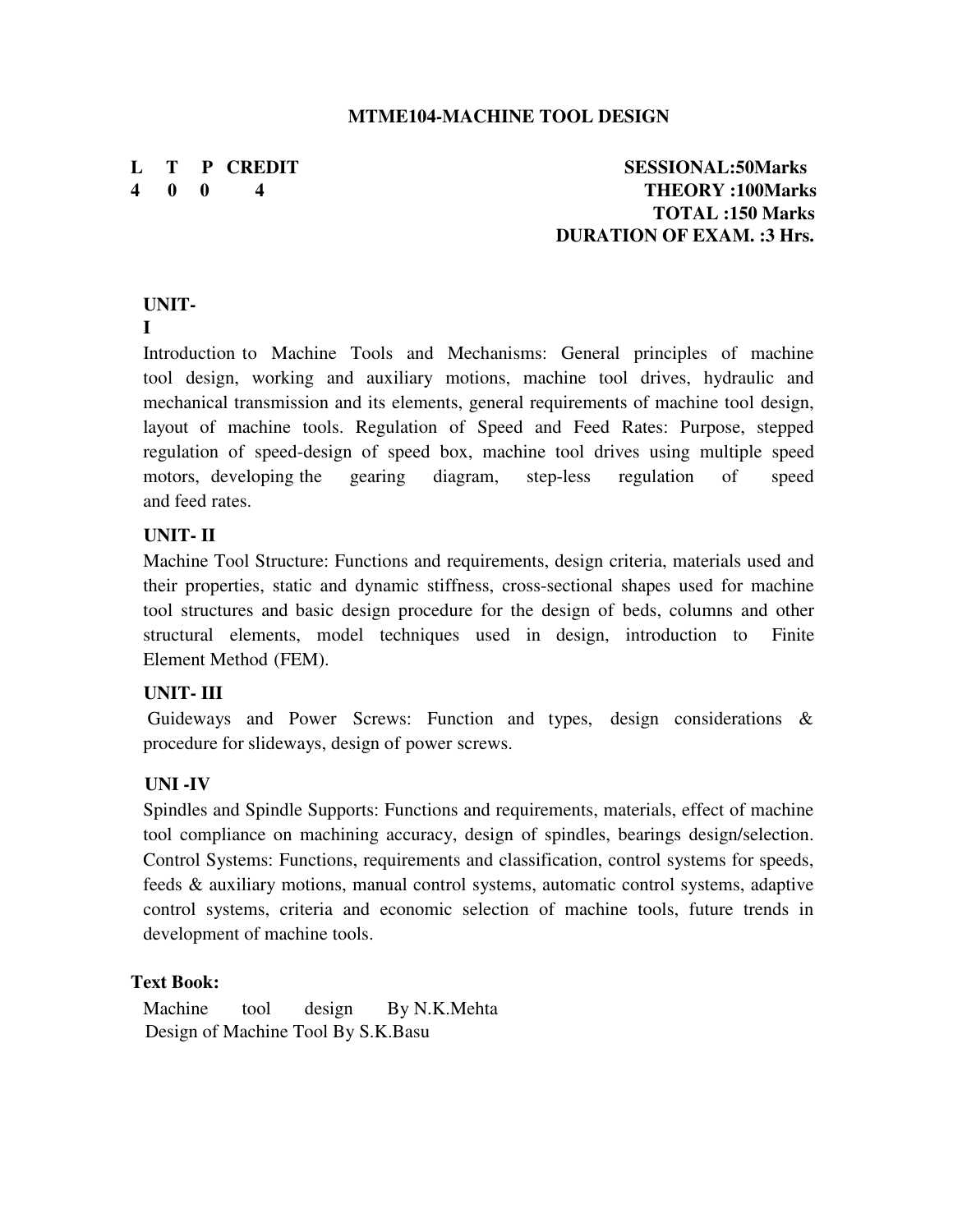## **MTME106- COMPUTER AIDED DESIGN & MANUFACTURING LAB**

**L T P CREDIT SESSIONAL/Class work:50Marks 0 0 4 2 Practical(external) :50 Marks TOTAL :100 Marks DURATION OF EXAM. :3 Hrs.**

### **LIST OF EXPERIMENTS**

- 1. To create a 2-Dimensional Sketch with the help of all geometrical Shapes.
- 2. To list the coordinate of given diagram
- 3. To prepare a part programme for facing & turning operation on a CNC Lathe.
- 4. Prepare part programme for facing & taper turning operation on CNC Lathe in single cut programming in word address format.
- 5. To create a solid with all of all solid entities of basic solid modeling commands.
- 6. Practice Boolean operation on solids.
- 7. Create surface with help of ruled & the tabulated surfaces.
- 8. Create a surface with the help of a surface of revolution  $&$  edge surface.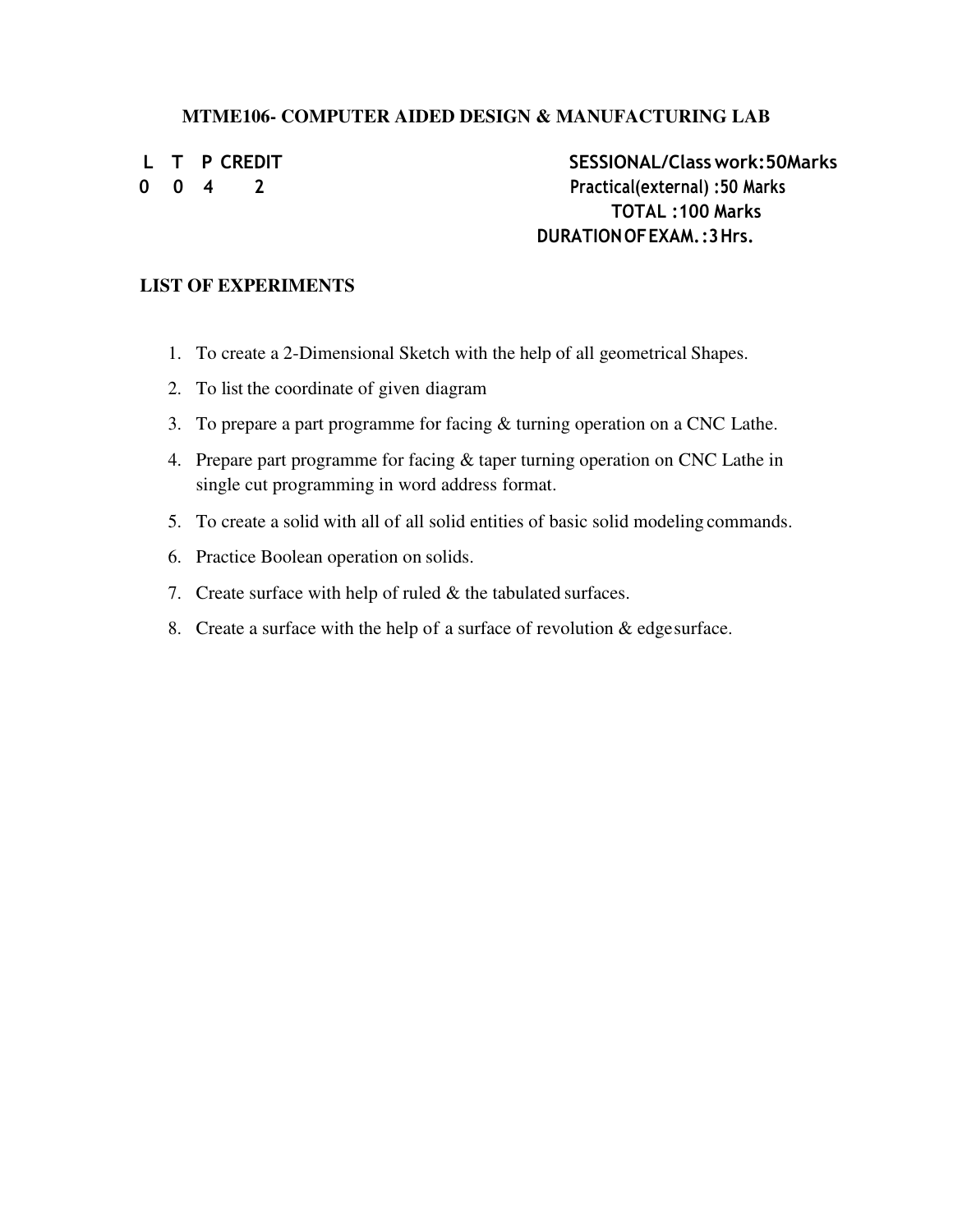# **MTME107 I.C. ENGINES COMBUSTION & POLLUTION LAB L T P**

# **0 0 4**

**CREDIT(2) Sessional : 50 Marks Practical : 50 Marks Total : 100 Marks** 

### **Duration of Exam. : 3 Hrs.**

#### **List of Experiments :**

1. To study the constructional detail & working of two-stroke/ four stroke diesel engine. 2. Analysis of exhaust gases from single cylinder/multi cylinder diesel/petrol engine by Orsat Apparatus.

3. To prepare heat balance sheet on multi-cylinder diesel engine/petrol engine.

4. To find the indicated horse power (IHP ) on multi-cylinder petrol engine/diesel engine by Morse Test.

5. To prepare variable speed performance test of a multi-cylinder/single cylinder petrol engine/diesel engine and prepare the curves (i) bhp, ihp,fhp, vs speed ( ii) volumetric efficiency & indicated specific specific fuel consumption vs speed.

6. To find fhp of a multi-cylinder diesel engine/petrol engine by Willian's line method & by motoring method petrol engine.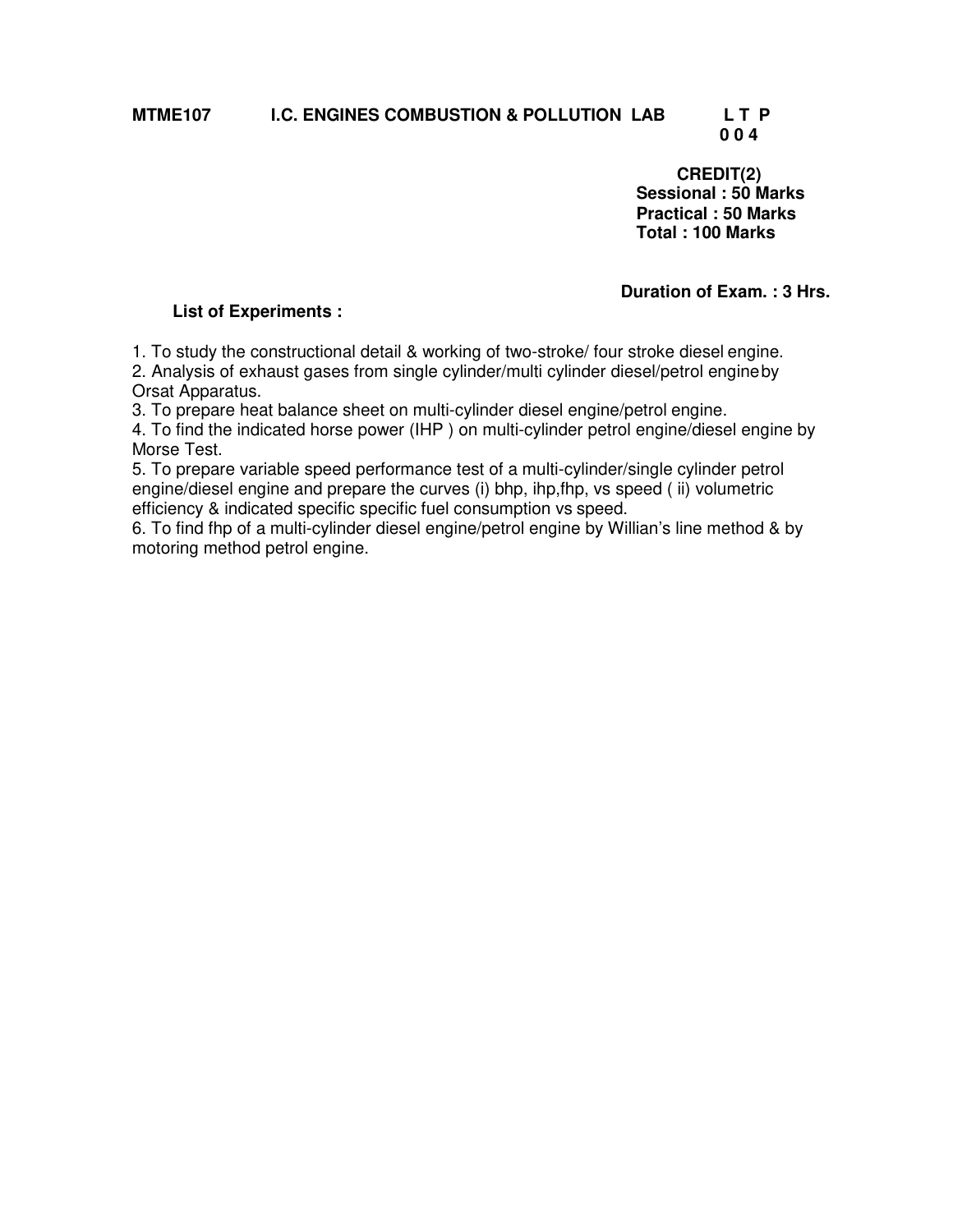#### **MTME108-MICRO MACHINING PROCESSES LAB**

**L T P CREDIT SESSIONAL:50 Marks 0 0 4 2 Practical :50 Marks TOTAL :100 Marks DURATION OF EXAM. :3 Hrs.**

# **LIST OF EXPERIMENTS**

- 1. Study and applications of Abrasive Jet Machining.
- 2. Study and applications of Electrical Discharge M/C
- 3. Study and applications of Electrochemical Grinding
- 4. Study and applications of Ultrasonic Machining
- 5. Study and applications of Electrochemical Machining
- 6. Study and applications Jet Machining
- 7. Study and applications wire Electrical Discharge M/C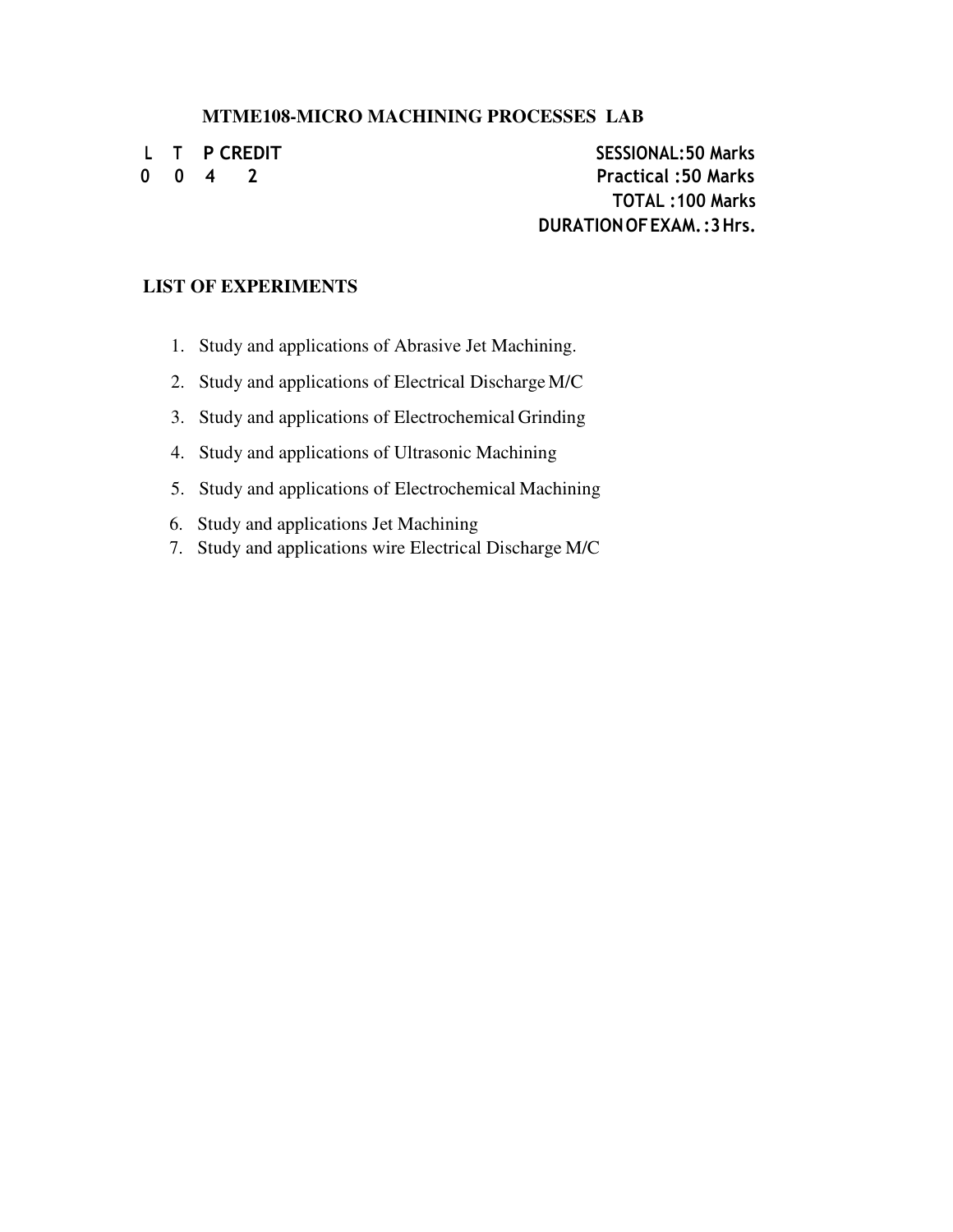#### **MTME109A - NUMERICAL METHODS AND COMPUTING**

# **L T P CREDIT SESSIONAL:50 Marks 4 0 0 4 THEORY :100 Marks TOTAL :150 Marks DURATION OF EXAM. :3 Hrs.**

#### UNIT-1 ERRORS IN NUMERICAL CALCULATIONS

Introduction. Numbers and their accuracy. Absolute. Relative and percentage errors and their analysis General error formula.

#### IN ERPOLATION AND CURV LIFTING

Taylor series and calculation of functions. Introduction to interpolation. Lagrange approximation. Newton polynomials. Chebyshev polynomials least squares fine. curve fitting. Interpolation by spline function

#### UNIT-2 NUMERICAL DEFFERENTIATION AND INTEGRATION

Approximating the derivative. Numerical differentiation formulas. Introduction to Numerical quadrature. Newton-cores formula. Gausion quadrature.

#### SOLUTION OF NONLINEAR EQUATIONS

Bracketing methods for locating a roor. Initial approximations and convergence criteria. Newton-Raphsen and secant methods. Solution of problems through a structural programming language such as C or pascal.

#### UNIT-3 SOLUTION OF LINEAR SYSTEMS

Direct Meghods. Gaussian elimination and pivoting. Matrix inversion. UV factorization. Iterative methods for linear systems solution of problems through a structured programming language such as C or Pascal. EIGEN VALUE PROBLEMS

Jacobi. Given's and Householder's methods for symmetric matrices. Rutishauser method for general matrices, power and inverse power methods solution of problems through a structured programming language such as C or Pascal.

#### UNIT-4 SOLUTION OF DIFFERENTIAL EQUATIONS

Introduction to differential equations. Initial value problems. Euler's methods. Heun's method. Runge- Kutta methods. Taylor series mefthod. Predictor-corrector methods. Systems of differential equations. Boundary valve problems. Finite-difference method. Solution of problems through a structured programming language such as C or Pascal. PARTIAL DIFFERENTIAL EQUATIONS

Solation of hyperbolic. Parabolic and elliptic equations. The eigenvalue problem the power method and the Jacobi's method for eigen value problems. Solution of problems through a structured programming language such as C or Pascal.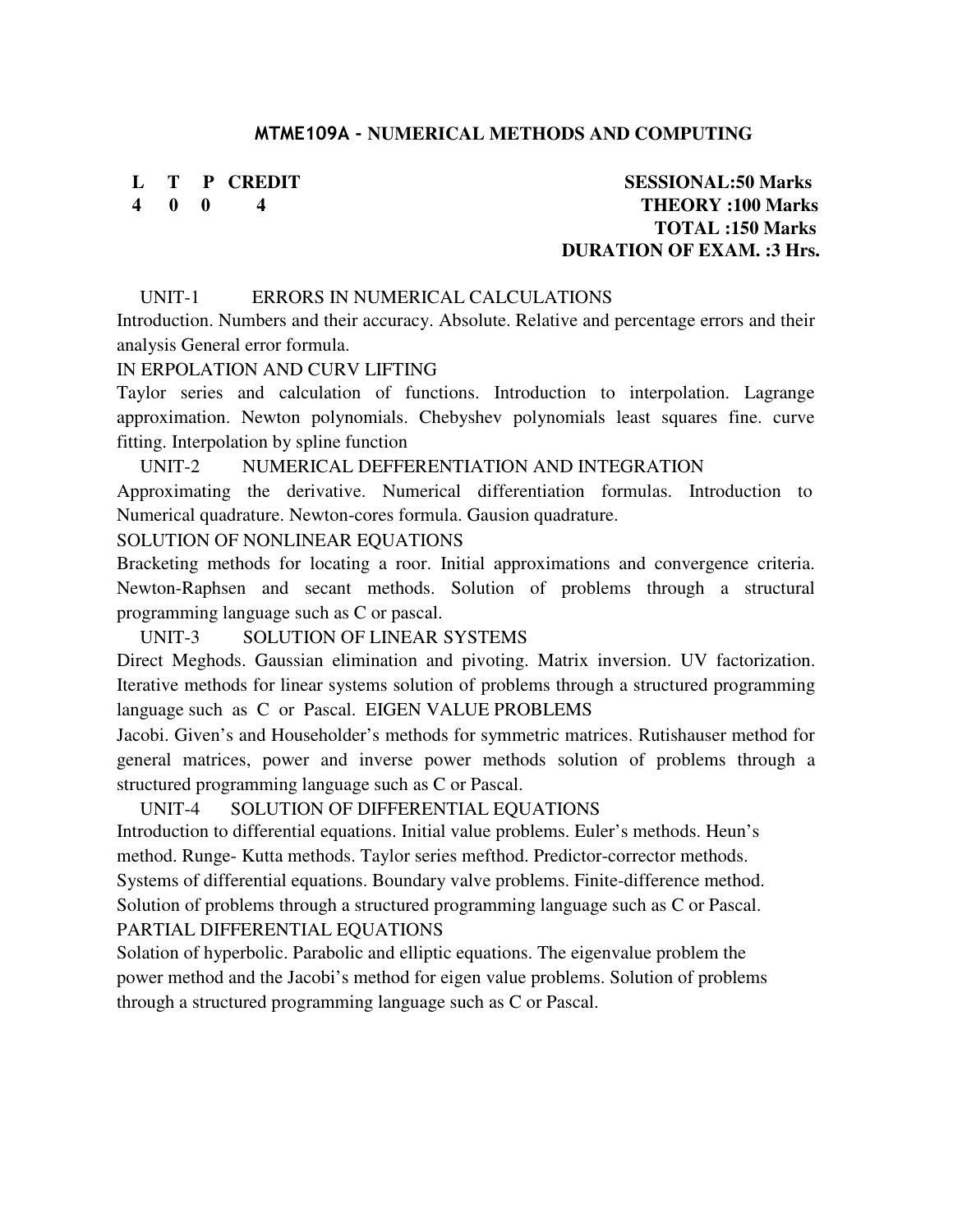# **Text Books:**

- 1. Applied Numerical Analysis by Curtis E. Gerald and Patrick Q. Wheatleypublished by Addition Wesley.
- 2. Applied Numerical Methods- carnahan. B.H. Luthar. H.A. and Wilkes. J.O. Pub-j. Wiley. New York

# **Reference Books:**

- 1. Numerical Solution of Differential Equations. By M.K.Jain. published by Wiley Eastern. New York.
- 2. Introductory Methods of Numerical Analysis by S.D. Sastry. Published by Prentice Hall of India.
- 3. Numerical Methods- Hornbeek. R.W. Pub-prentice Hall. Englewood Cliffs. N.J.
- 4. Numerical Methods for Mathematics. Science and Engineering by John H.Mathews. PHI New Delhi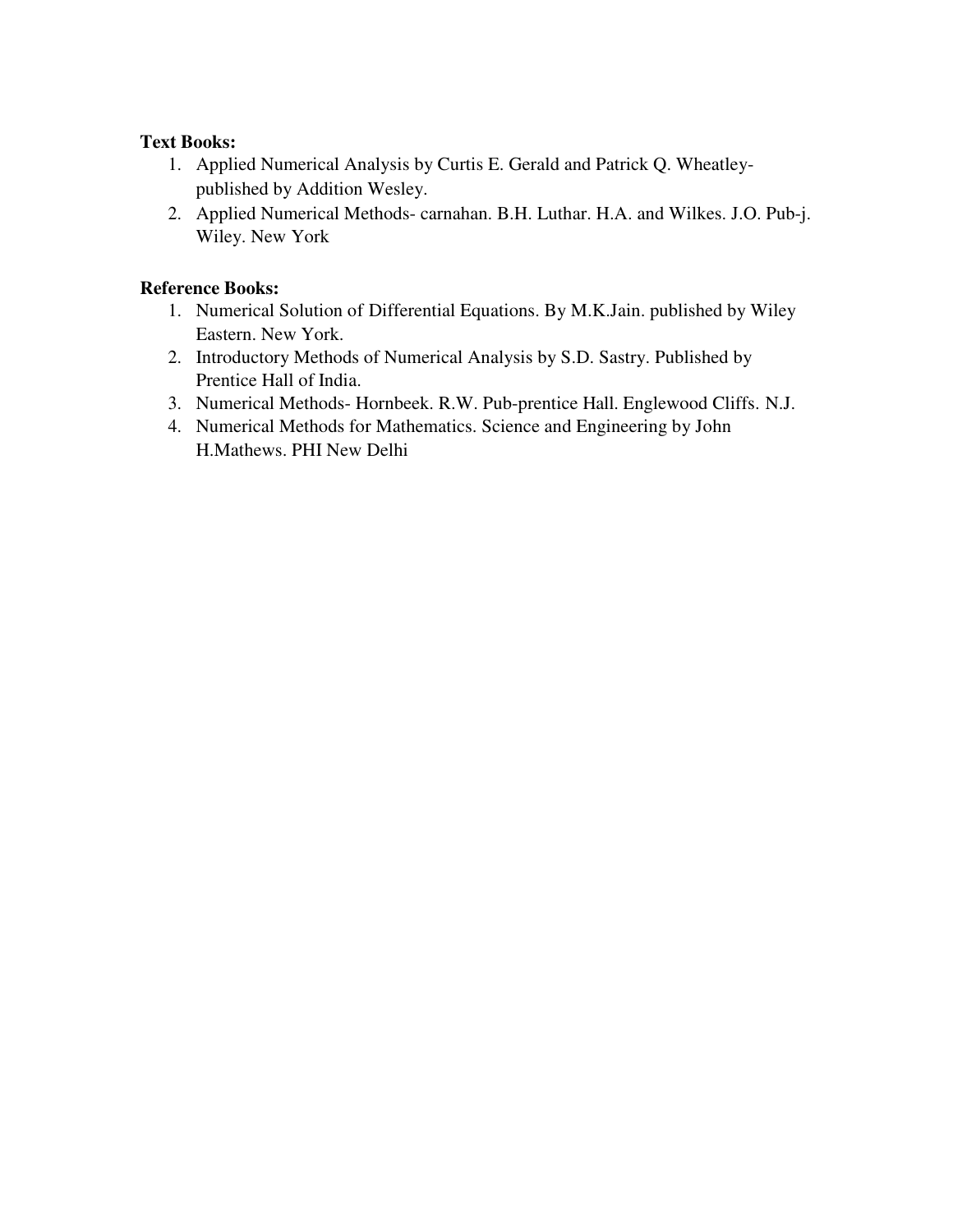# **L T P CREDIT SESSIONAL:50 Marks 4 0 0 4 THEORY :100Marks TOTAL :150 Marks DURATION OF EXAM. :3**

**Hrs.** 

#### **UNIT-I**

Introduction to industrial engineering and productivity, measurement of productivity, Introduction to work study, methods study principles and motion economy, Filming techniques and micro-motion analysis, Introduction to work measurement. Time study, performance allowances, work sampling,

### **UNIT-II**

Introduction of Ergonomics, system approach to ergonomic model, .Area of study covered under ergonomics ,man/machine systems, characteristics of man machine system, limitation of man & machine with respect to each other. Design approach: Work design consideration, General principles for carrying out the physical activities, Design of work place, machine at work place, seat for workplace.

#### **UNIT-III**

Controls: Criteria for control design, Hand controls and foot controls, Relationship between controls and display instruments, Controls for high precision work (Push buttons, Toggle switches, knobs etc.), Layout of panels and machine Displays:- Types of displays, Design recommendation for quantitative displays.

#### **UNIT-IV**

**Climates:-** Heat Humidity- Fundamentals of human thermal regulation, measuring the thermal environment, work in hot climate, work in cold climate rotection against climatic extremes. effect of cold climate protection against climatic climate on performance.

**Noise:-** Terminology, physiological effects of noise, annoyance of noise, speed interference, hearing loss, temporary and permanent threashold shift, effect of noise on performance reduction of noise, personal noise protection.

## **Text**

#### **Books:**

- 1. Method Engineering study Krick, S.V.
- 2. Work study and Ergonics Suresh Dalela, Saurabh.

# **Reference**

#### **Books**:

- 1. Introduction of Ergonomics-Bridger-Tata McGraw Hill 1995
- 2. Work Study Khanna– Dhanpat Rai & Sons-1995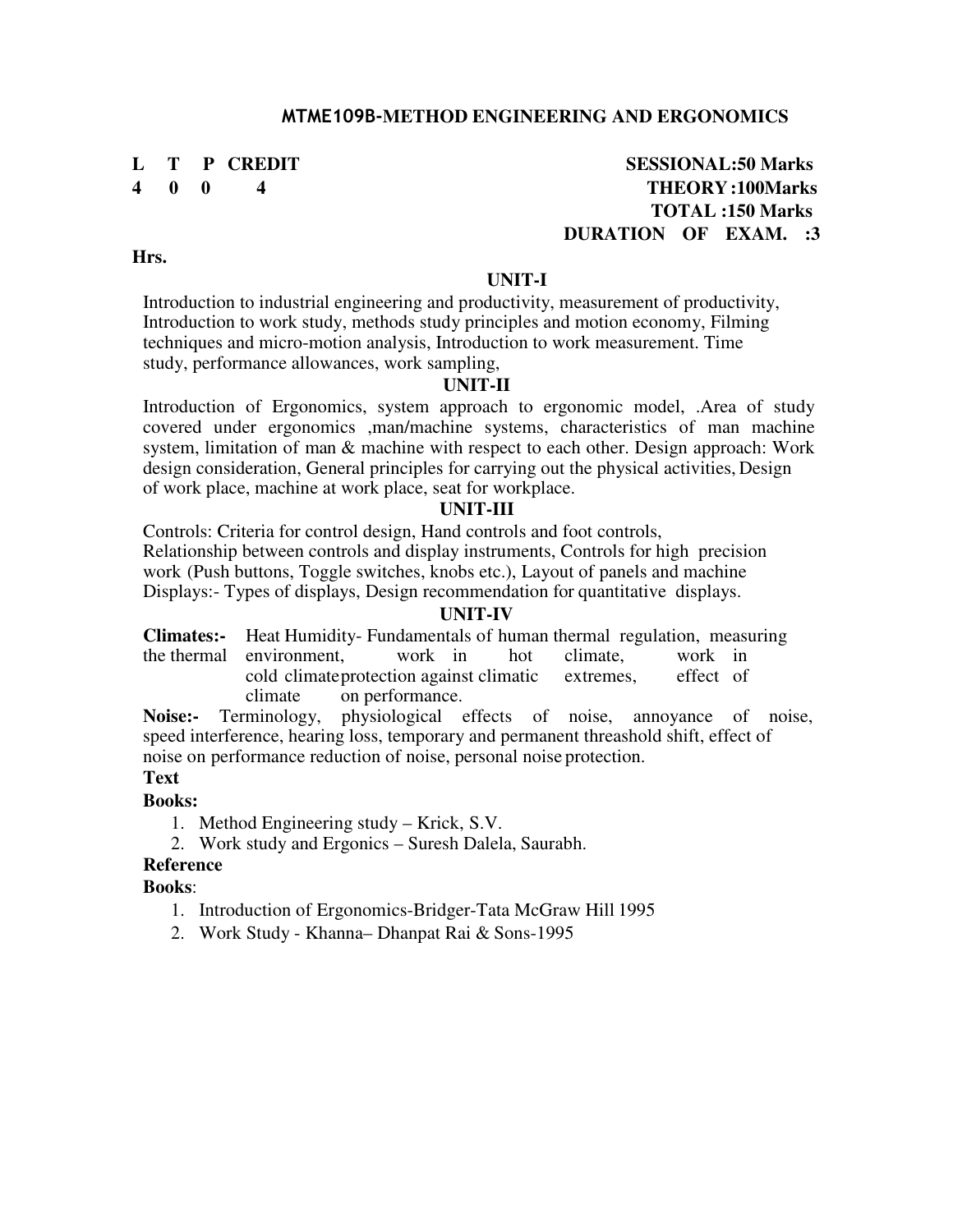# **MTME109C-COMPUTATIONAL FLUID DYNAMICS**

# **L T P CREDIT SESSIONAL:50 Marks 4 0 0 4 THEORY :100 Marks TOTAL :150 Marks DURATION OF EXAM. :3 Hrs.**

# **UNIT-1 Introduction**

History of CFD: Comparison of the three basic approaches in engineering problems solving analytical. Experimental and computational methods. Beam advance in computational techniques.

# **UNIT-II Problem formulation**

The standard procedure for formulating a problem physical and mathematical classification of problems: types of governing differential equations.

# **Methods of Discretisation:**

Basic of finite difference method: Finite element method. Finite volume method and spectral method. Treatment of boundary conditions.

# **UNIT-III Numerical solution of Heat conduction problems:**

Steady-state problems: (i) One dimensional heat conduction transfer through a pinfin- din, two dimensional conduction through a plate unsteady state problem: One dimensional transient heat conduction. Explicit and implicit methods. Stability of numerical methods.

# **UNIT-IV Numerical solution of fluid flow problems**

Types of fluid flow and their governing equation: Viscous incompressible flows calculation of flow field using the stream function-vorticity method: calculation of boundary layer over a flet plate: Numerical algorithm for solving complete Navier- Stokes equation-MAC method SIMPLE algorithm: Project Problem.

# **Books recommended:**

Numerical heat transfer and fluid flow by Suhas V. Patankar, taylor and francis. Computational fluid dynamics by J. Anderson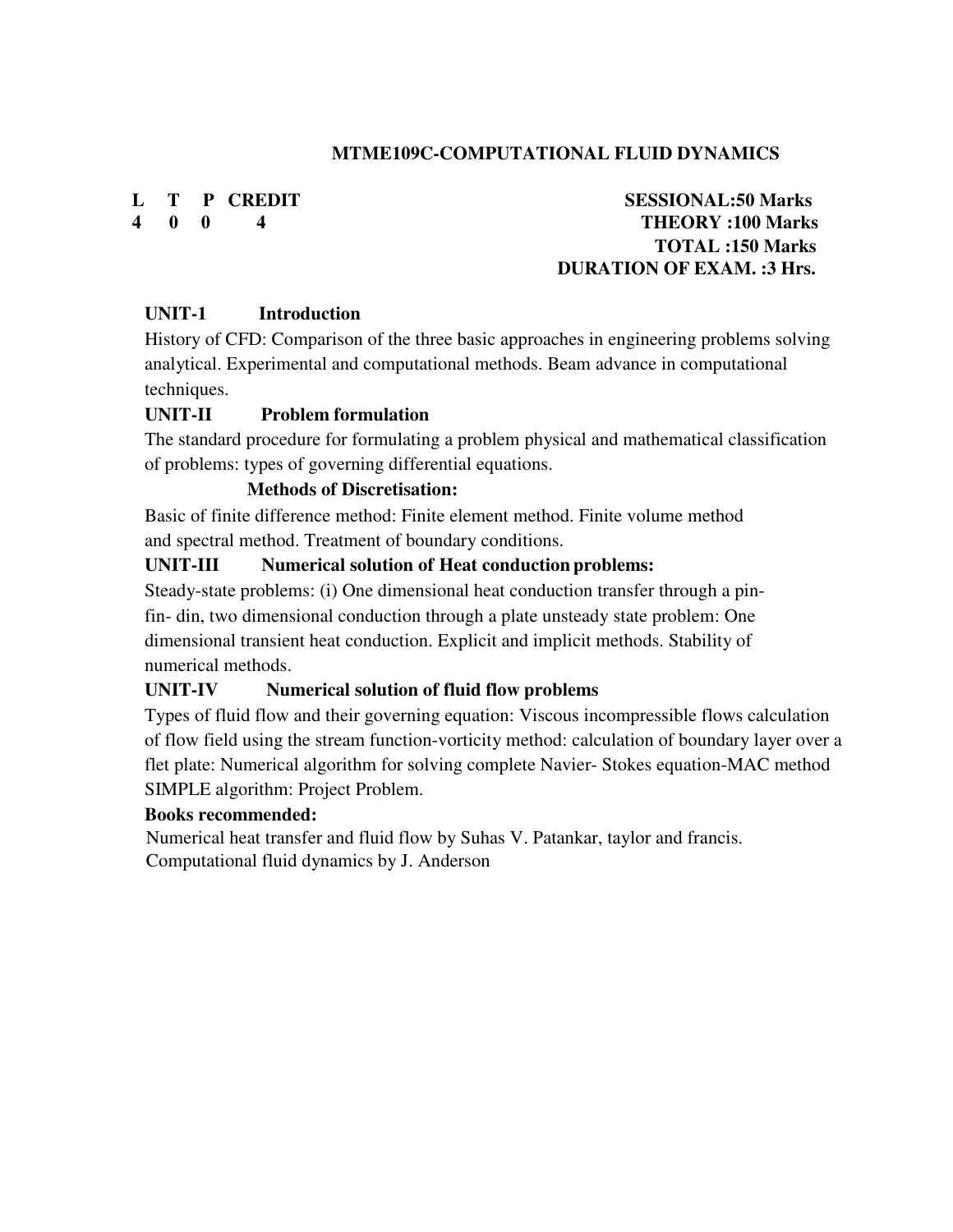# **MTME201- WELDING AND ALLIED PROCESSES**

**L T P CREDIT SESSIONAL:50 Marks 4 0 0 4 THEORY :100Marks TOTAL :150 Marks DURATION OF EXAM. :3 Hrs**

# **UNIT 1.**

Introduction: Basic classification of welding processes, weldability, weld thermal cycle, metallurgy of fusion welds, solidification mechanism and microstructural products in weld metal, epitaxial, cellular and dendritic solidification, metallurgical changes in weld metal, phase transformation during cooling of weld metal in carbon and low alloy steel, prediction of microstructures and properties of weld metal. Heat affected zone, re-crystallization and grain growth of HAZ, gas metal reaction, effects of alloying elements on welding of ferrous metals.

Welding Arc: Arc efficiency, temperature distribution in the arc; arc forces, arc blow, electrical characteristics of an arc, mechanism of arc initiation and maintenance, role of electrode polarity on arc behaviour and arc stability, analysis of the arc.

Types of electrodes, AWS and Indian system of classification and coding of covered electrode for mild steel, Shielding gases and associated mixtures

# **UNIT 2.**

**Metal transfer :** Short circuit/ dip transfer. Free flight. Globular type. Spray type, Forces affecting metal transfer. Weld bead geometry and shape factors, Weld dilution.

Electric arc welding principle, MIG: - welding equipment and processes, shielding gas, types of metal transfer. Tungsten inert gas arc welding (GTAW): - welding equipment, electrodes, inert gases and torches. Submerged arc welding (SAW):- principle of processes, applications, fluxes and welding electrodes used. CO2 welding: - difference from MIG welding, Principle of operation, equipment, welding parameters and applications.

# **UNIT 3.**

**Solid state welding:** Introduction, main features and applications of Ultrasonic welding, Friction welding,FRICTION STIR WELDING ,FRICTION STIR PROCESSING and Explosive welding.

**Welding of plastics:** Difficult ies in welding of Plastics, Processes for welding of Plastics.

**Surfacing and metal spraying:** Surfacing methods such as SMAW, MIG, TIG, SAW. Thermal spraying: Introduction, Procedures, Applications, Advantages and Disadvantages.

**Under water Welding:** Introduction, methods and applications.

# **UNIT 4.**

**Automation in Welding:** Introduction, Semiautomatic welding, Automatic welding, Welding mechanization, Flexible Automated Welding, Robotic welding, Types of Welding Robots, Robot Selection Mechanics, Joint tracking system.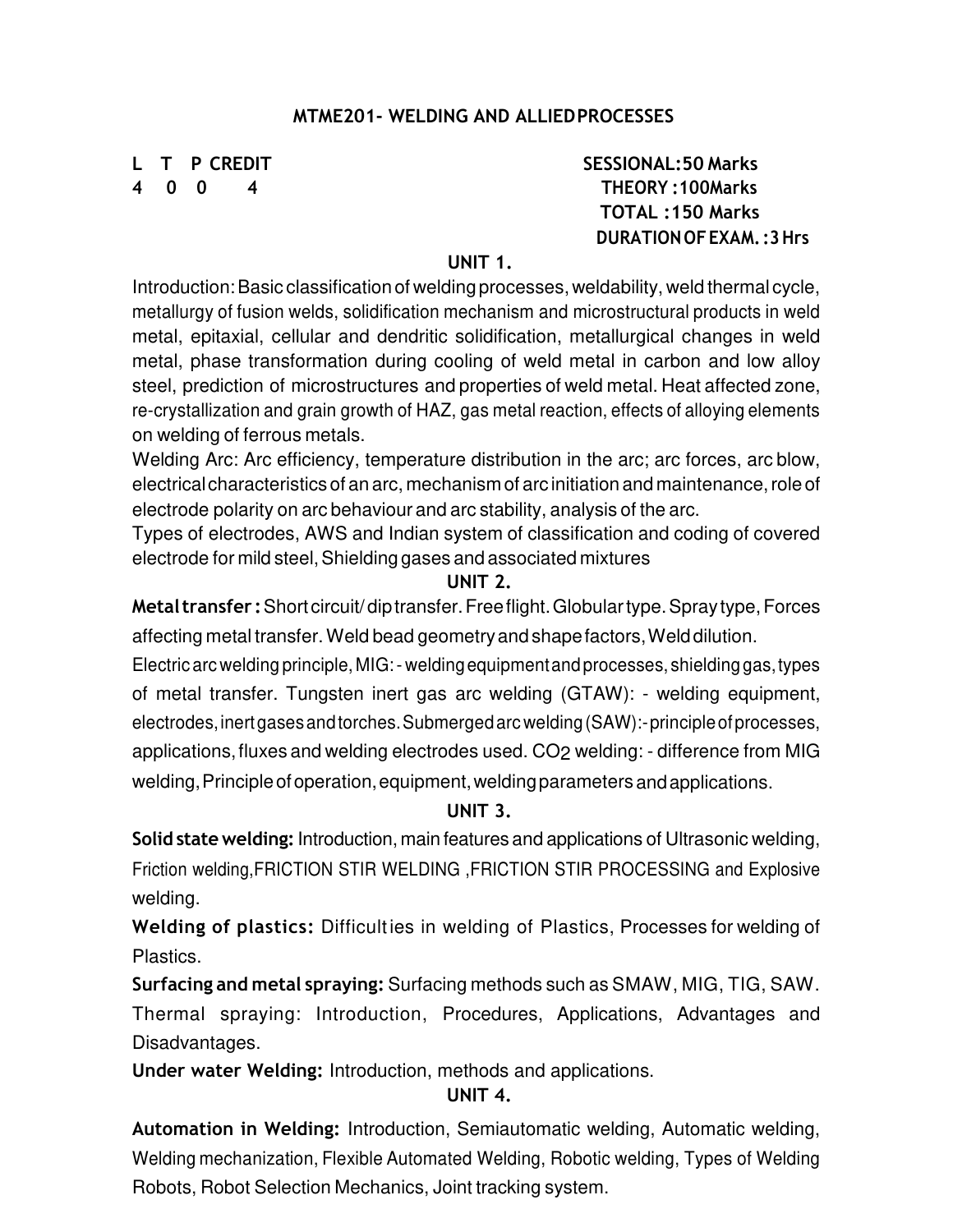# **REFERENCE BOOKS**

.

- 1. Welding processes & technology by Dr. R.S.Parmar Khanna Publishers
- 2. Welding Engineering & Technology by Dr. R.S.Parmar Khanna Publishers
- 3. Modern Arc Welding Technology by S.V. Nandkarni Oxford & IDH publishing Co. Principles of Welding Technology by L.M. Gourd ELBS/ Edward Arnold
- 4. The Physics of welding by Lancaster; Pergaman Press.
- 5. The Metallurgy of welding by Lancster; George Allen & Unwin Ltd. U.K. Welding handbook, Vol. 1 & 2, seventh edition; American welding society. Metal Handbook, Vol 6, 73; ASME
- 6. Procedure Handbook of ARC welding; Lincoln Electric Co. USA.
- 7. The Solid phase welding of metals by Tylecote; Edward Arnold Pvt. Ltd. Welding & Welding Technology Richard L. Little, McGraw Hill. Welding Technology by Rossi; McGraw Hill.
- 8. Welding Technology by Koenigsberger and Adaer; Macmillan.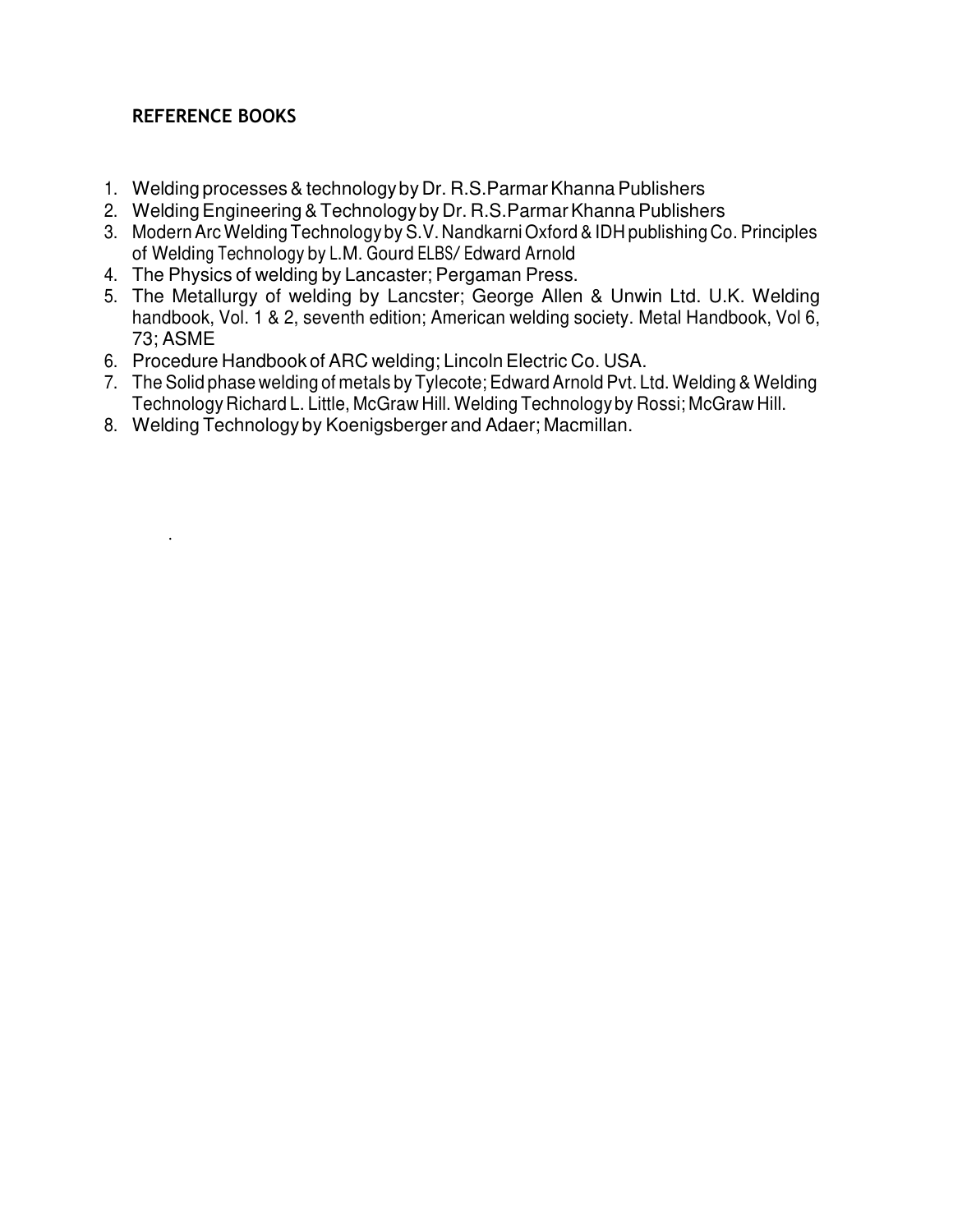#### **MTME202- TOTAL QUALITY MANAGEMENT**

# **L T P CREDIT SESSIONAL:50 Marks 4 0 0 4 THEORY :100 Marks TOTAL :150 Marks DURATION OF EXAM. :3 Hrs.**

#### **UNIT1.**

#### **1. TQM Perspective and TQM Implementation:**

Quality, Chain Reaction, Dimensions of Quality, Evolution Of Quality, Quality Control, Quality Assurance, Quality Planning, Quality Improvement, Quality Management, Total Quality Management, Cost Of Quality, Classification of Failure Cost, Reducing Costs, Juran's Model Of Optimum Quality Costs, Analysis of COQ For Improvement, Analysis Of External Nd Internal Failure Costs, TQM, Elements Of TQM, Leadership For TQM, Demings 14 Points For Top Management, TQM Tools And Techniques, PDSA, Barriers For TQM Implementation

#### **UNIT 2**.

#### **2. TQM principles and Strategies:**

Customer Satisfaction & Employee Involvement.

Service Quality, Features Of Services, The Kano Model, Employee Motivation, Motivation Theory Of Individual Employees, Effective Communications, Training And Mentoring, Recognition And Reward.

Continuous Process Improvement and Process Approach.

Juran's Triology, Kaizan, PDCA, Seven Quality Tools, BPR, Seven Deadly Wastes, ETX Model, Lean Manufacturing, Kanban System, Cellular Manufacturing, Single Piece Flow, Zero Defects

### **UNIT 3.**

#### **3. Statistical Process Control & TQM Tools**

The Seven Quality Control Tools, Standard Normal Distribution, AQL, Seven Management Tools, Benchmarking, QFD, Taguchi's Design, TPM,FMEA

#### **Unit 4**.

#### **4. Quality Systems**

ISO9000 standard, EMS14001, Quality Awards

**5.** Supplier Partnership and Performance Measures-

Importance Of Suppliers, Selection And Standards, Quality Audit, Product Audit, Vendor Rating System, PDCA For Measurements, Performance Measure Design, BSC.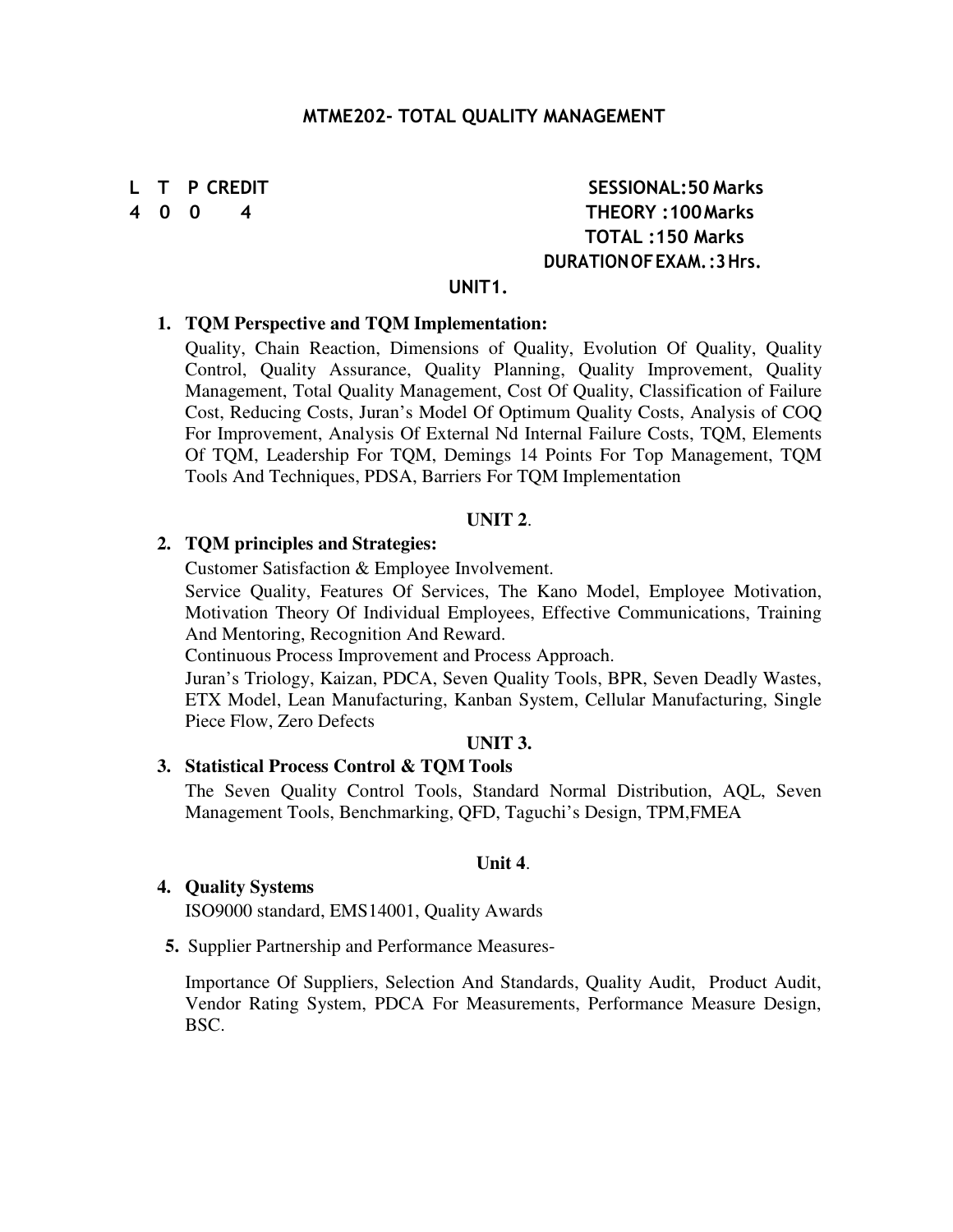# **REFERENCE BOOKS:**

1. "Total Quality Management" by Oakland (Butterworth - Heinamann Ltd.)

2. "Managing for total quality from Deming to Taguchi and SPC" by Logothetis N. (PHI)

- 3. "Total Quality Control" by Feigenbaum A.V. (MGH)
- 4. "Total Quality Management" by Besterfield Dale H (Pearson Education)
- 5. "A slice by slice guide to TQM" by John Gilbert (Affiliated East West Press).
- 6. "The TQM toolkit a guide to practical techniques for TQM" by Waller Jenny, Allen Derek and Burna Andrew (Kogan Page)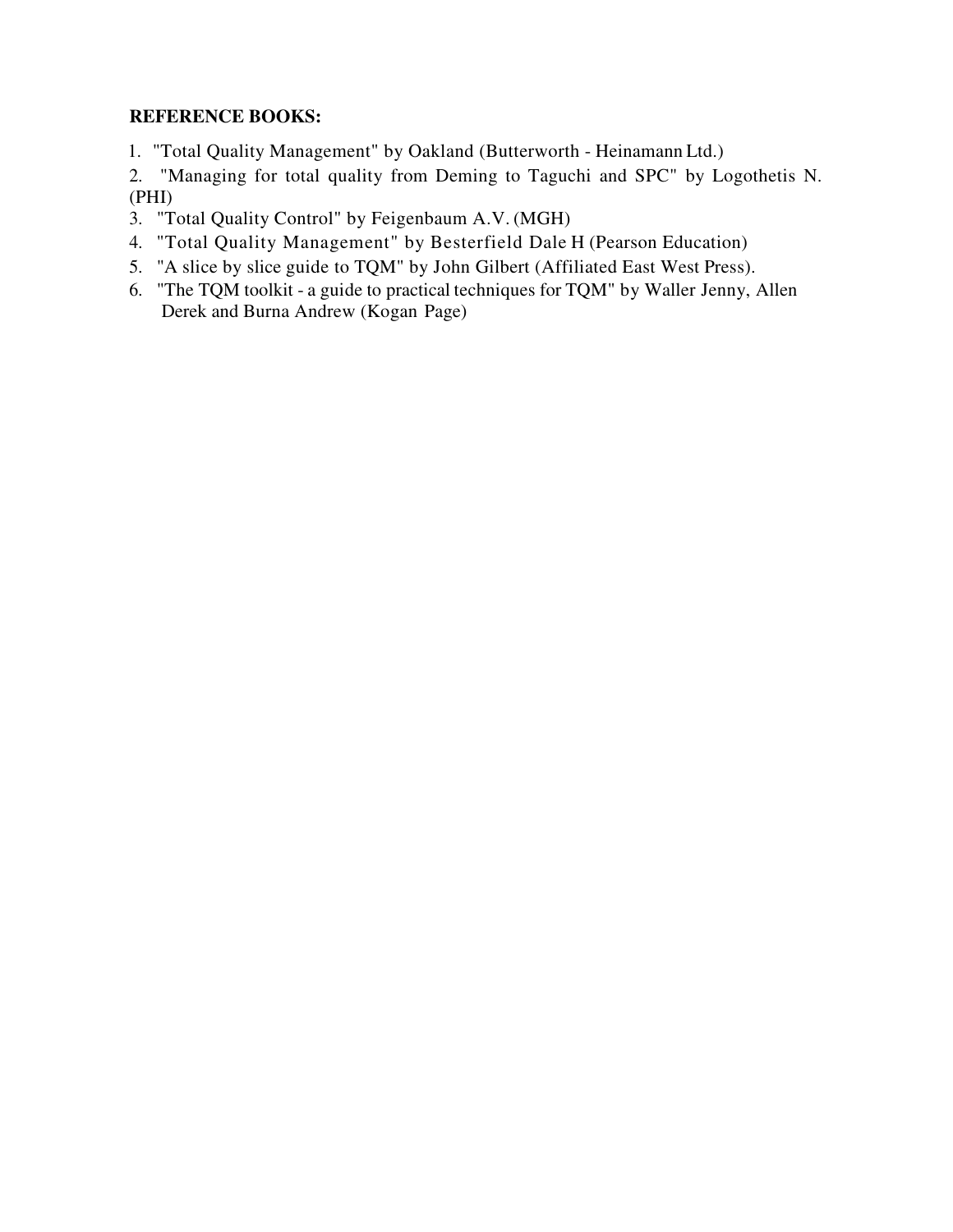#### **MTME204- MECHATRONICS LAB**

**L T P CREDIT SESSIONAL:50 Marks 0 0 4 2 Practical :50Marks TOTAL :100 Marks DURATION OF EXAM. :3 Hrs.** 

- 1. Study of sensor & Transducers.
- 2. Study of operational Amplifier
- 3. Study of Pneumatic & Hydraulic System
- 4. Study of Mechanical System
- 5. Study of Computer & Microprocessor equipments
- 6. Study of Programmable controller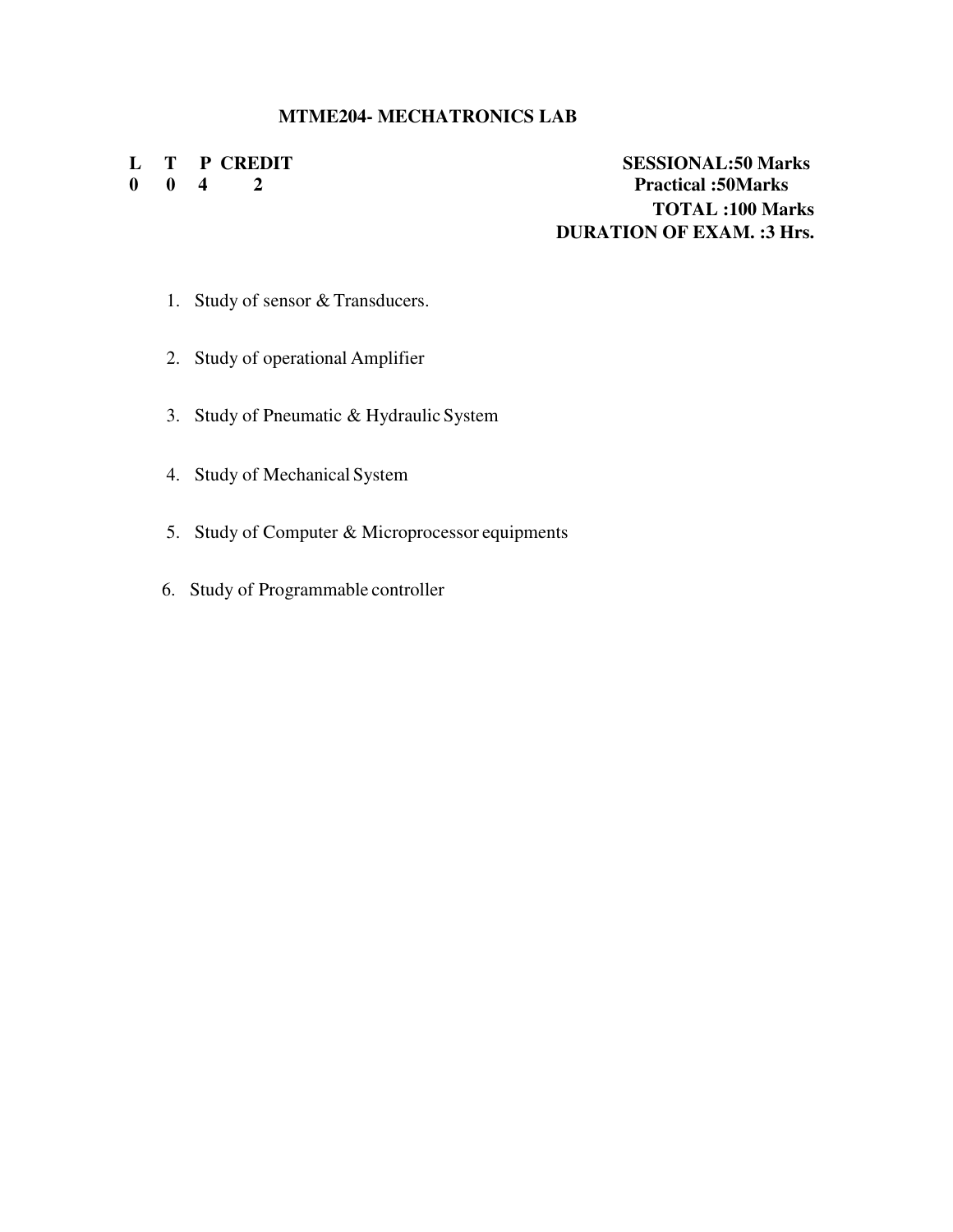# **MTME205- ADVANCED WELDING LAB**

L T P CREDIT SESSIONAL:50 Marks **0 0 4 2 Practical :50 Marks TOTAL :100 Marks DURATION OF EXAM. :3 Hrs.**

# **LIST OF EXPERIMENTS IN WELDING**

1. To study Heat flow in Welding (Equipment for

use-Gas Welding equipment)

2. To study tensile property, Bead Geometry, Hardness of Bead, Micro structure of welding Bead in case of:

i) MIG Welding ii) TIG Welding

iii) SAW Welding iv)Arc welding

3 To study mechanical behaviour( tensile strength Hardness of Bead, Micro structure of welding Bead ,impact strength ,corrosion and wear ,fatigue behaviour )in case of.

1. Friction stir welding

2. Friction stir processing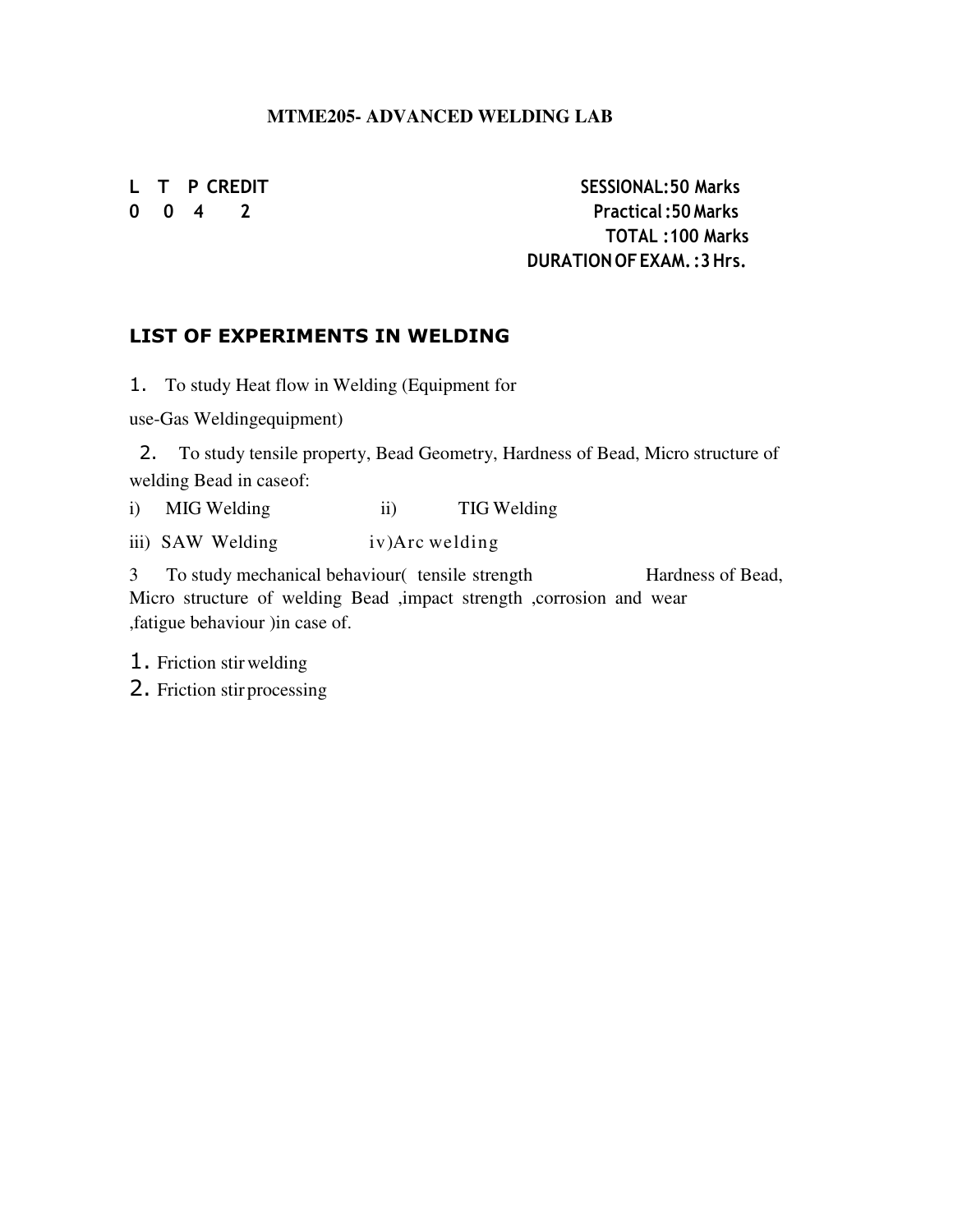#### **MTME206A-MODELLING & SIMULATION**

# **L T P CREDIT SESSIONAL:50 Marks 4 0 0 4 THEORY :100 Marks TOTAL :150 Marks DURATION OF EXAM. :3 Hrs.**

#### **UNIT-I**

Concept of system, system environment, elements of system, system modeling, types of models, Monte Carlo method. System simulation- a management laboratory, advantages & limitations of system simulation, continuous & discrete systems.

#### **UNIT-II**

**Simulation of Continuous systems:** Characteristics of a continuous system, comparison of numerical integration with continuous simulation system. Simulation of an integration formation.

**Simulation of discrete systems:** Time flow mechanisms, discrete and continuous probability density functions, Generation of random numbers, testing for randomness and for auto correlation, generation of random veriates for discrete distribution.

#### **UNIT-III**

**Simulation of Queuing system:** Concept of queuing theory, characteristics of queues, stationary & time dependent queues, Queue discipline, time series analysis, measure of system performance, kendal's notation, simulation of single sever queues multi-server queues.

**Simulation of inventory systems:** Rudiments of inventory theory, MRP, in process inventory, necessity of simulation I inventory problems, forecasting & regression analysis, forecasting through simulation.

#### **UNIT-IV**

**Design of simulation experiments:** Length of run, elimination of initial bias, variance reduction techniques, stratified sampling, antipathetic sampling, common random numbers.

**Simulation languages:** Continuous & discrete simulation languages, block structure, continuous languages, special purpose simulation languages, SIMSCRIPT, GPSS, SIMULA, importance & limitation of special purpose languages.

#### **Text Books:**

- 1. System simulation by Gordon
- 2. System simulation by Hira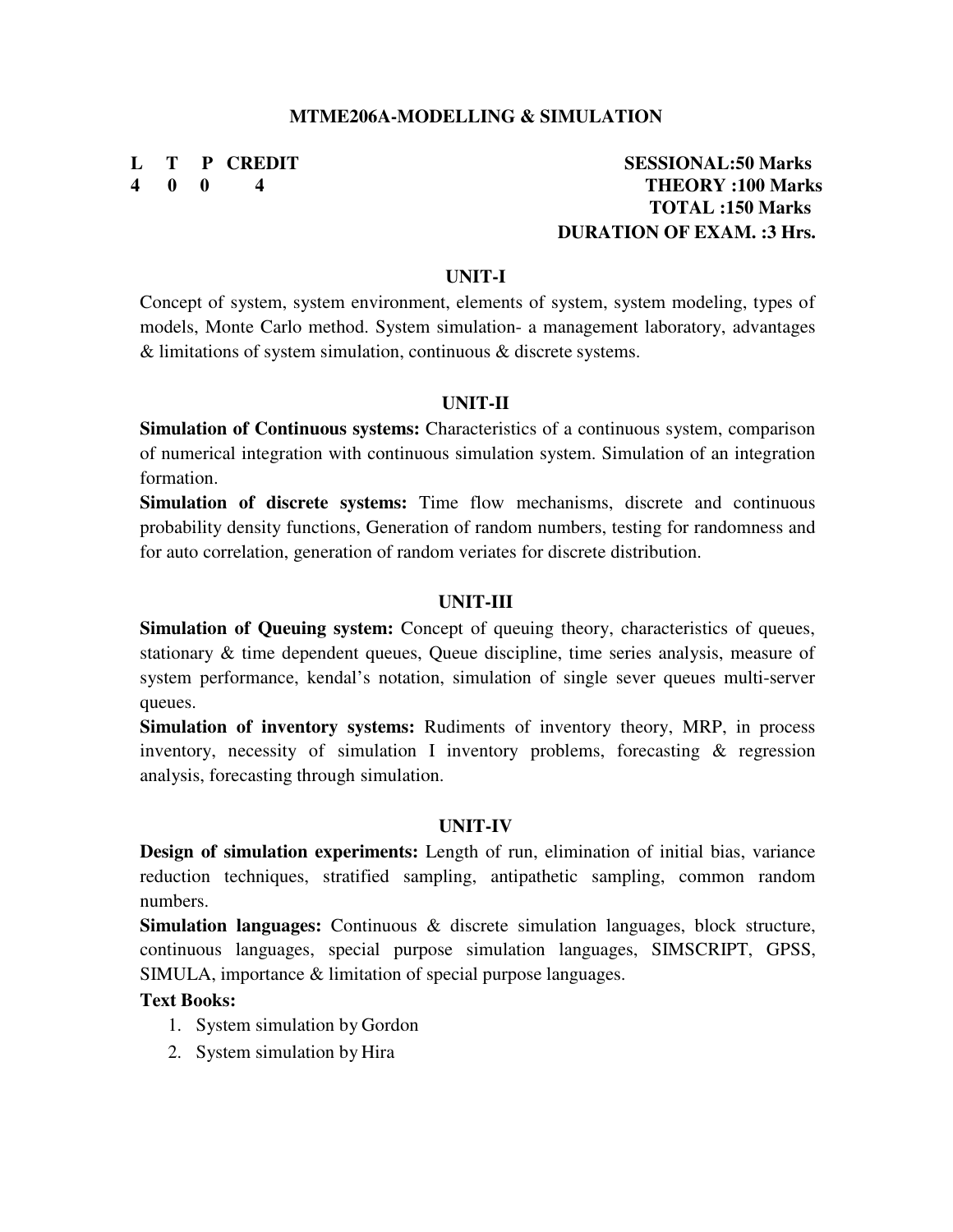# **L T P CREDIT SESSIONAL:50 Marks 4 0 0 4 THEORY :100 Marks TOTAL :150 Marks DURATION OF EXAM. :3 Hrs.**

#### **UNIT -I**

Degree of freedom & Restrain, Location methods, Design of guide pins & dowel pins, Location of irregular geometrical product, Calculation of forces & Torque exerted by machining methods.

#### **UNIT -II**

Purpose types and functions of jigs and fixtures, Tool design objectives - Production devices-Inspection devices-Materials used in Jigs and Fixtures – Types of Jigs - Types of Fixtures-Mechanical actuation-pneumatic and hydraulic actuation-Analysis of clamping force-Tolerance and error analysis.

#### **UNIT -III**

Jigs, Drill bushes –different types of jigs-plate latch, channel, box, post, angle plate, angular post, Turnover, pot jigs-Automatic drill jigs-Rack and pinion operated. Air operated Jigs components. Design and development of jigs for given components.

#### **UNIT -IV**

Fixtures for machining and inspection, General principles of boring, lathe, milling and broaching fixtures- Grinding, planning and Shaping fixtures, assembly, Inspection and welding fixtures- Modular fixtures. Design and development of fixtures for given component.

#### **Text Books:**

- 1. Edward G Hoffman, "Jigs & Fixture Design", Thomson Delmar Learning, 5004
- 2. Donaldson. C, "Tool Design", Tata McGraw-Hill, 1986

#### **Reference Books:**

- 1. Kempster, "Jigs & Fixtures Design", The English Language Book Society, 1978
- 2. Joshi, P.H., "Jigs & Fixtures", Second Edition, Tata McGraw-Hill Publishing Company Limited, 5004
- 3. Hiram E Grant, "Jigs and Fixture", Tata McGraw-Hill, 5003
- 4. "Fundamentals of Tool Design", CEEE Edition, ASTME, 1983
- 5. PSG College of Technology, Coimbatore Design DataHandbook